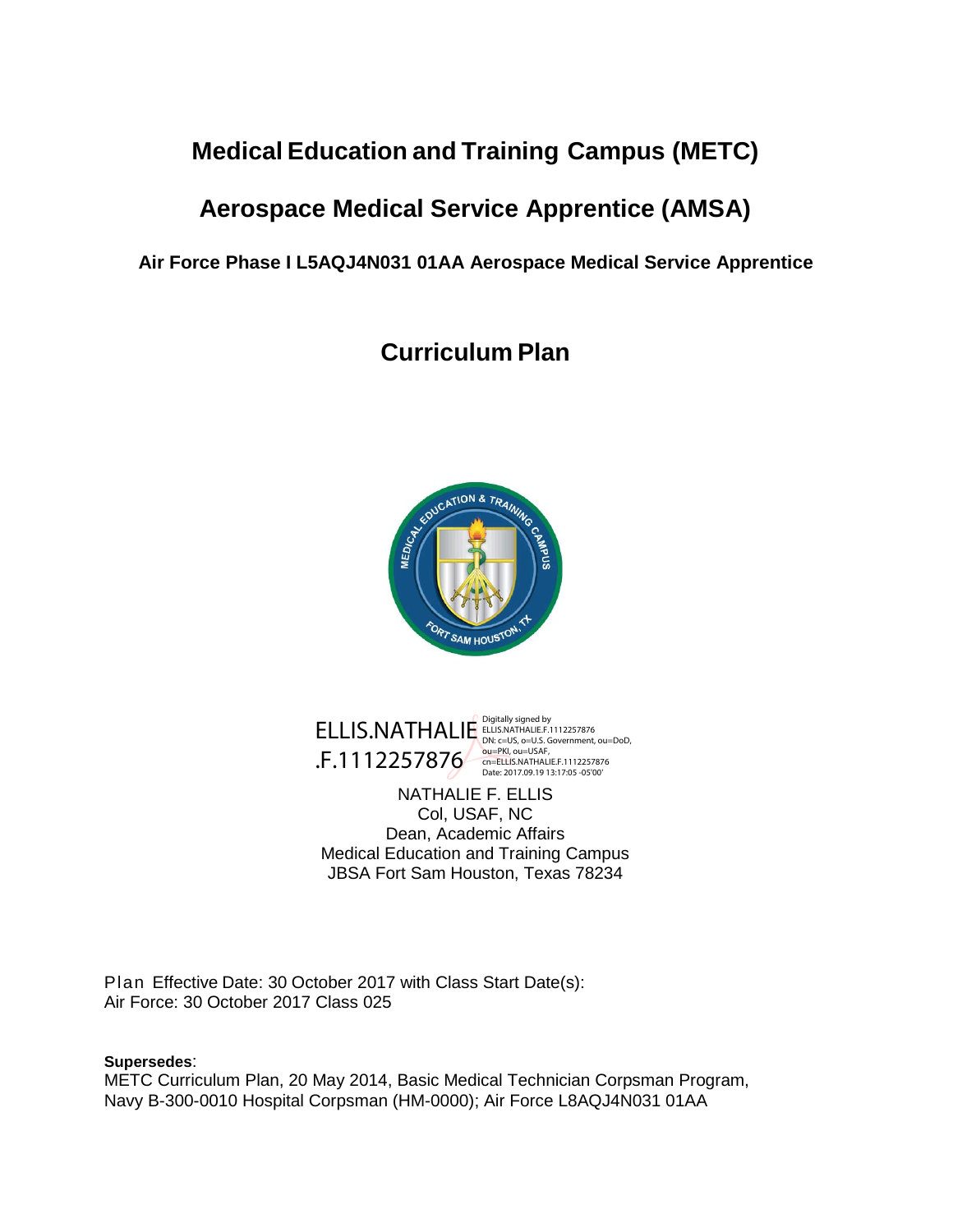# **Table of Contents**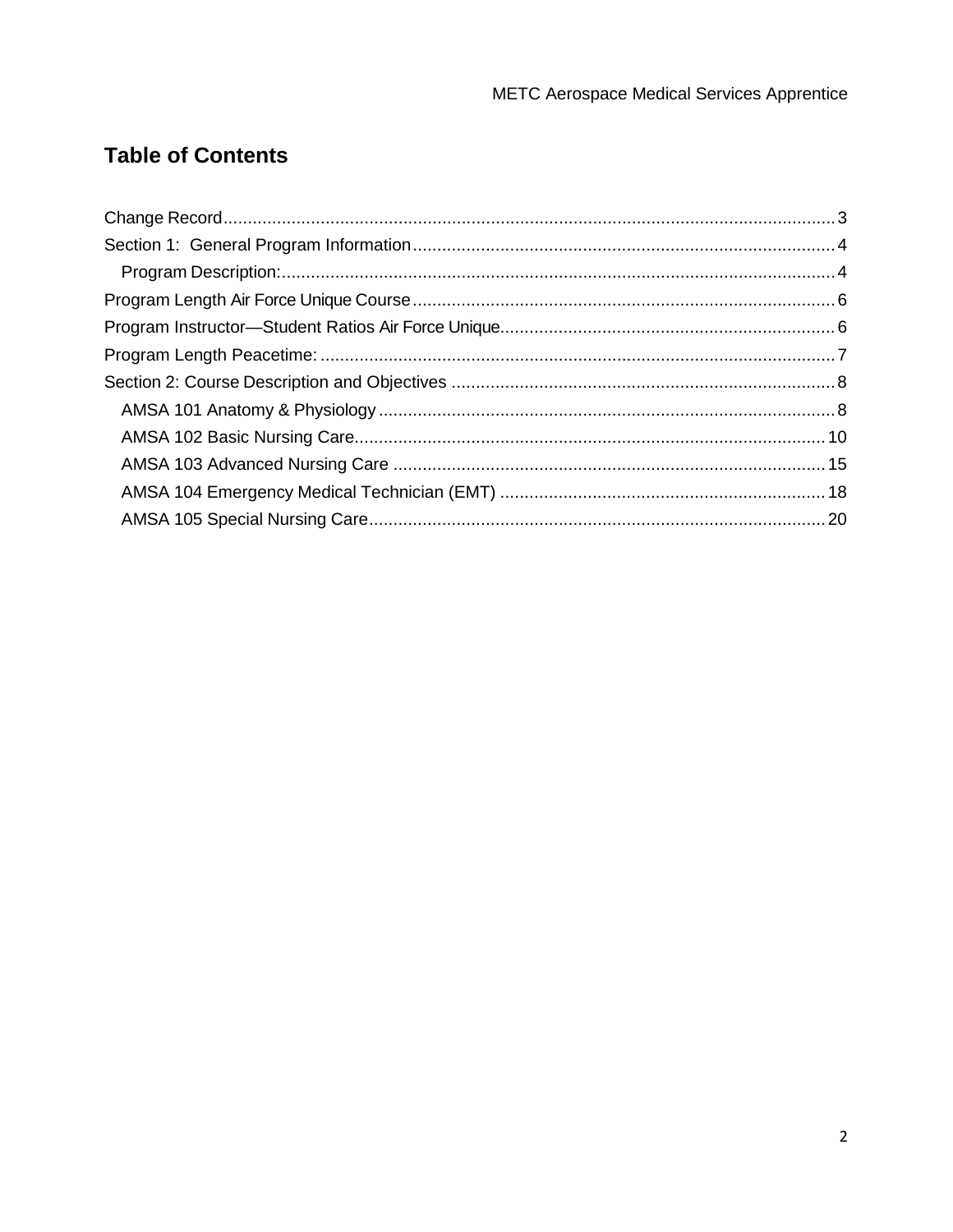# **Change Record**

<span id="page-2-0"></span>

| <b>Item to Change</b>           | <b>Description</b>                                                                                                   | <b>Date Approved</b> |
|---------------------------------|----------------------------------------------------------------------------------------------------------------------|----------------------|
| <b>Start Date</b>               | AFTM requested change start date to 30 Oct to<br>allow for Air Force CTP approval, and course<br>lactivation in TPS. | 19 Sep 2017 (VNS)    |
| Program Length<br><b>Charts</b> | Added 16 hours for EMRC at the request of AFTM. 19 Sep 2017 (VNS)<br>These hours do not add to course total hours.   |                      |
|                                 |                                                                                                                      |                      |
|                                 |                                                                                                                      |                      |
|                                 |                                                                                                                      |                      |

**Note:** Any time there is changes to the Curriculum Plan annotate the change number and approval date on the Change Record.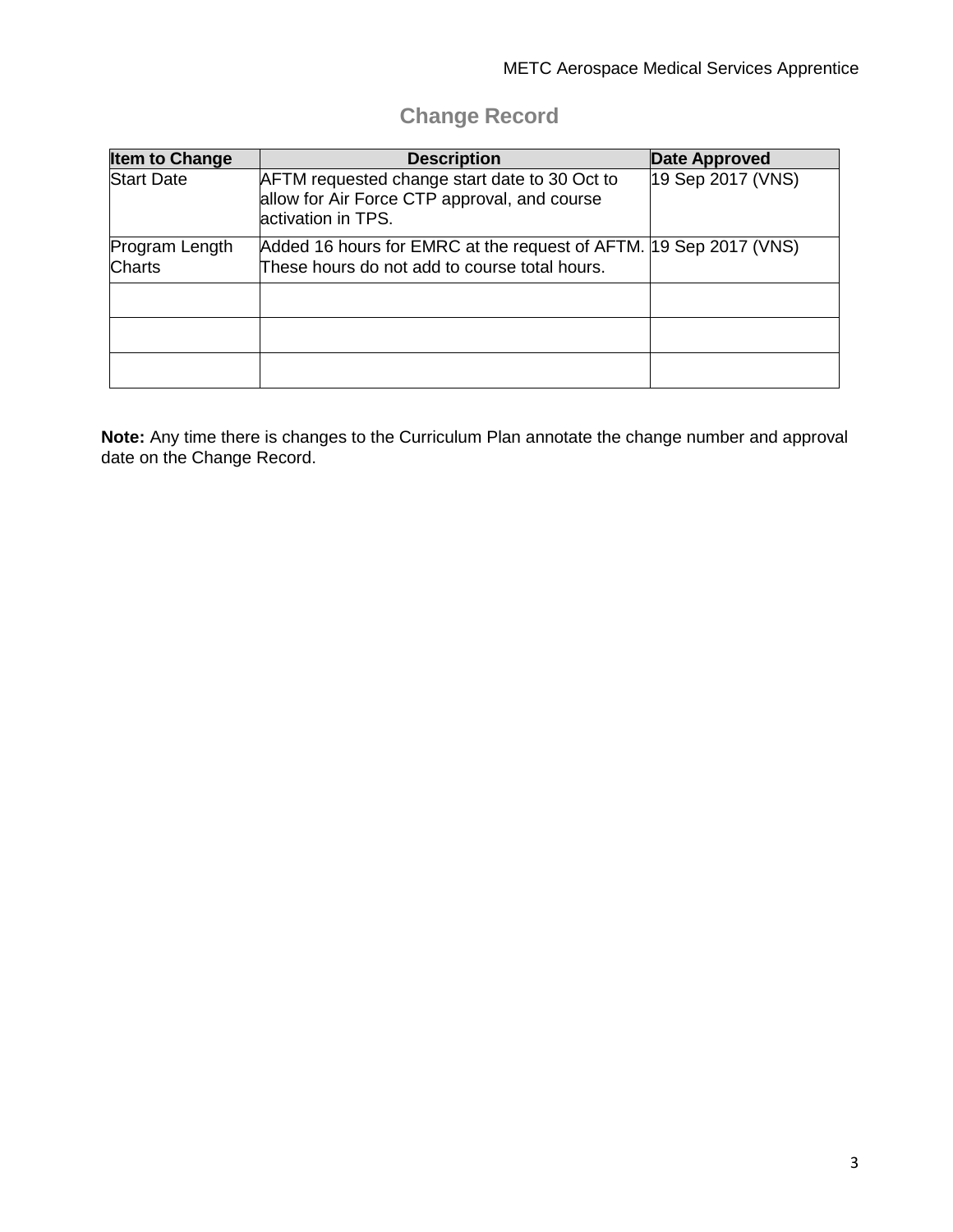# <span id="page-3-0"></span>**Section 1: General Program Information**

### <span id="page-3-1"></span>**Program Description:**

The Aerospace Medical Service Apprentice (AMSA) Program provides enlisted personnel, from the Air Force, with a basic knowledge as well as simulated and clinical training in various aspects of emergency, nursing, and primary care. Subjects include Basic Life Support (BLS), medical terminology, anatomy & physiology, Emergency Medical Technician curricula, as well as various aspects of nursing and primary patient care. Outcome-based practice and safety techniques are emphasized throughout the program. The program consists of lectures, group activities, demonstrations, hands-on instruction, and clinical practice. Performance exercises, written examinations, clinical/practicum are used to assess accumulation and retention of knowledge and skills. Quality assurance and safety techniques have been incorporated into the program administration. Lecture, demonstration, online materials, simulations, and laboratory practice are utilized throughout the program. This program provides graduates with technical skills and knowledge required to achieve entry-level AMSA task requirements. Additionally, this course prepares students for the EMT Certification. All Air Force graduates must pass the national certification/examination process. The program prepares the student to perform inpatient and outpatient operations in both traditional and non-traditional settings. The program culminates in college credits that apply toward an Associate's Degree.

#### **Enrollment Data:**

|                                 | <b>METC</b> | <b>Air Force</b> |  |  |  |
|---------------------------------|-------------|------------------|--|--|--|
| Minimum Class Size*:            |             |                  |  |  |  |
| Maximum Class Size*:            | 34          | 34               |  |  |  |
| Optimum Class Size*:            | 28          | 28               |  |  |  |
| Entry Interval: 5 training days |             |                  |  |  |  |

Minimum, Maximum, and Optimum Class Sizes are per iteration values.

Maximum Annual Capacity: 1700

### **Program Goal(s):**

The AMSA Program will prepare Service Members to function as entry-level AMSA in fixed and nonfixed medical facilities, performing duties to provide quality emergency, nursing and primary care procedures. Graduates will demonstrate: the ability to comprehend, evaluate, and apply information relevant to the role of the basic AMSA; technical proficiency in entry-level skills required to fulfill the role of a basic AMSA, as well as the personal and professional behavior consistent with the expectations of the basic Aerospace Medical Service Program.

#### **Instructional Design:**

Group Lock Step

### **Security Classification:**

UNCLASS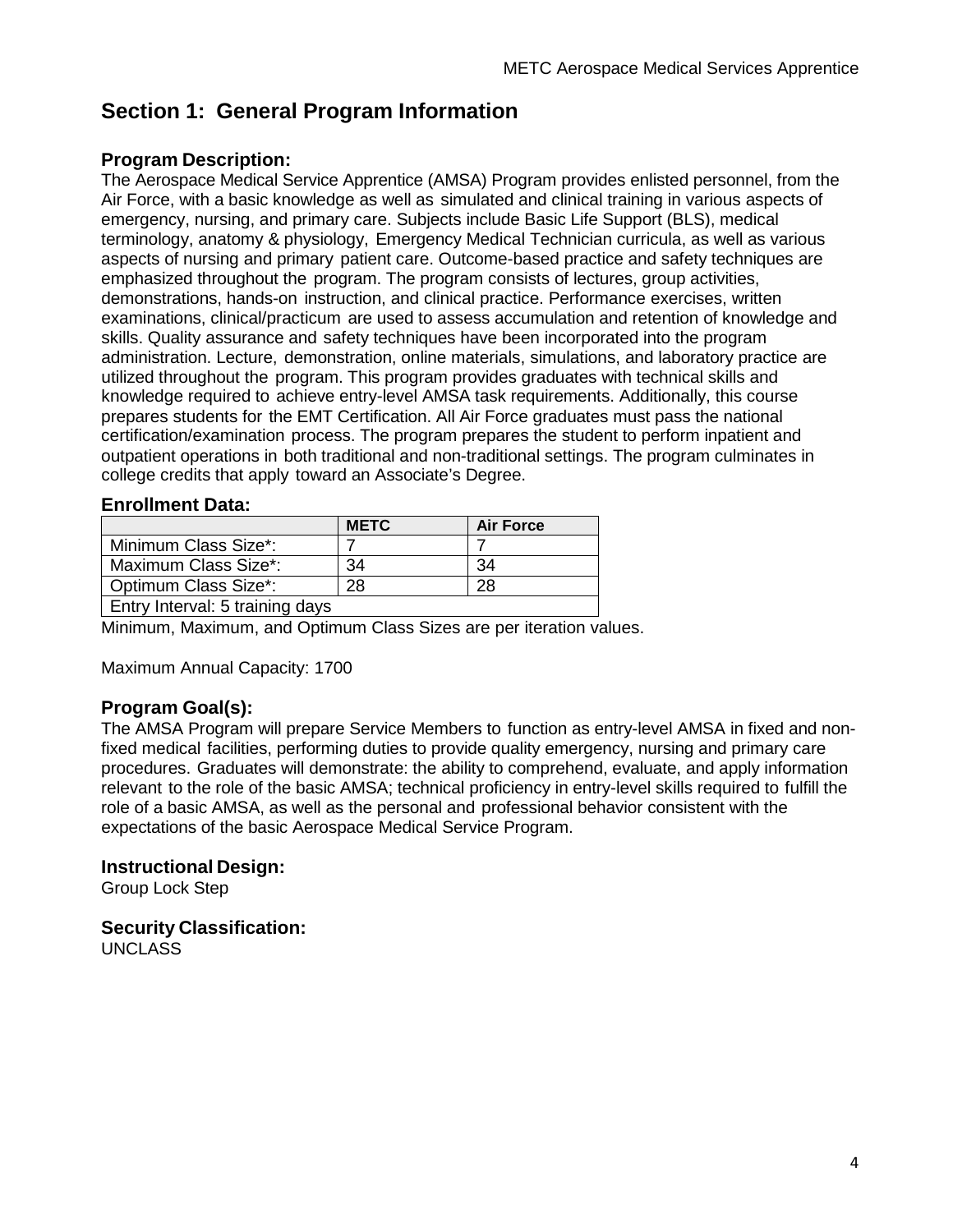## **Accreditation and Related Information:**

## **[Community College of the Air Force \(CCAF\)](http://www.au.af.mil/au/ccaf/)**

The Medical Education and Training Campus is affiliated with the Community College of the Air Force, 100 South Turner Blvd Maxwell-Gunter AFB, AL 36114-3011, Telephone: 334-649-5000/ DSN: 749-5000.

#### [www.au.af.mil/au/barnes/ccaf](http://www.au.af.mil/au/barnes/ccaf)

#### **Faculty Qualifications:**

Instructors assigned to the METC must have an associate degree or higher, preferably in the teaching discipline, from a regionally or nationally accredited postsecondary institution or be able to achieve an associate's degree within 12 months of Date Assigned Instructor Duty (DAID). Instructors must complete a three-semester hour instructor methodology course for CCAF programs. Additional requirements include completion of METC Orientation and Instructor Competency Development Training (ICDT), a Teaching Internship, and Subject Matter Testing (SMT). Also, instructors must meet programmatic and accreditation standards required by the program and possess a valid license or certification in the respective career field, if required.

The Program Director and Clinical Nursing Instructors are required to be Physician Assistants (PA) or Registered Nurses (RN) and commissioned officers. The Program Director and Clinical Nursing Instructors must meet all instructor qualifications.

#### **Student Prerequisites:**

#### **Air Force-Unique**

Air Force unique: See the Education & Training Course Announcements (ETCA) site <https://etca.randolph.af.mil/default1.asp>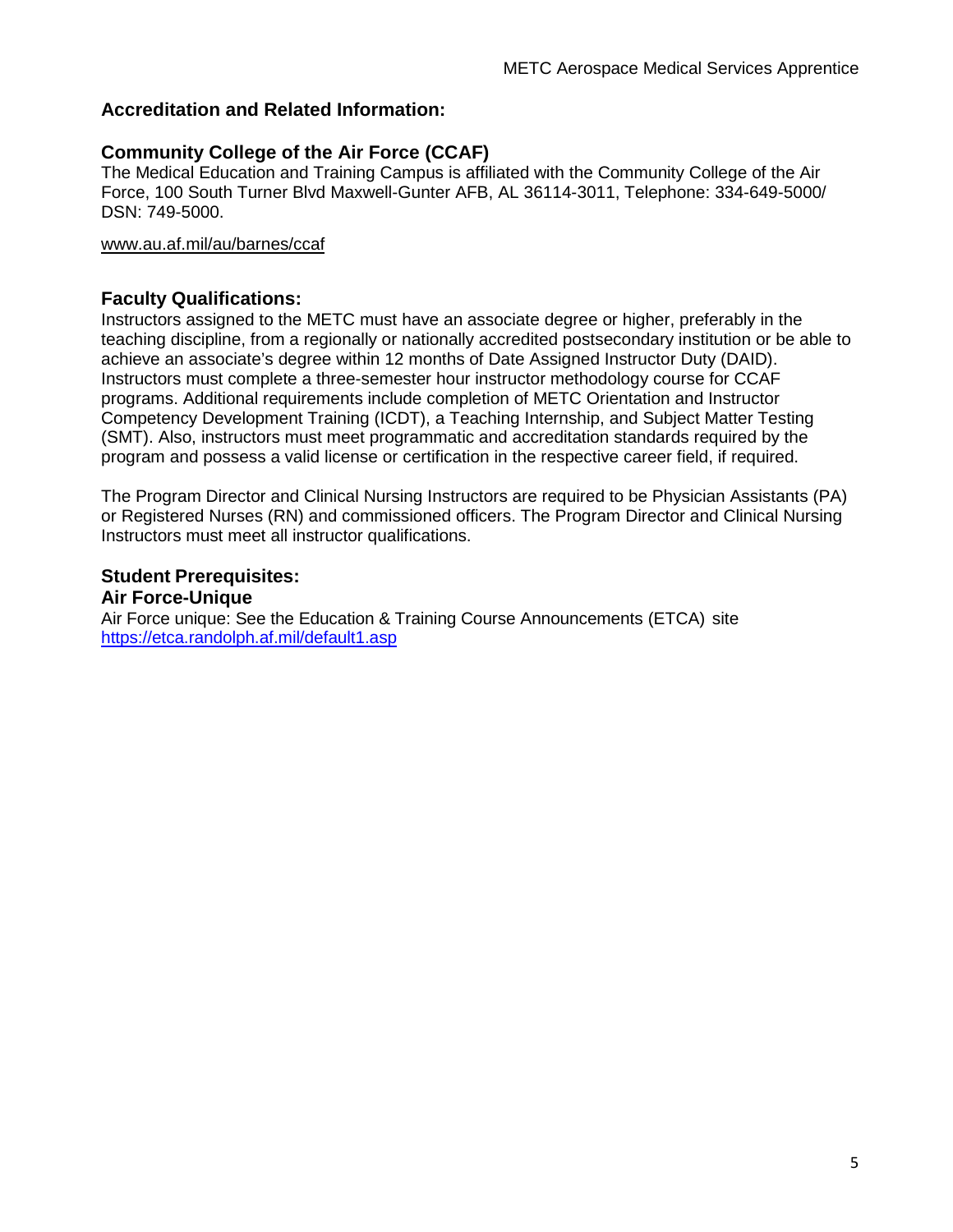| <b>Course</b>   | <b>Course Title</b>                          | <b>Did</b> | Lab/<br><b>Prac</b> | <b>WTest</b>   | <b>PTest</b>   | <b>Other</b> | <b>Total</b> |
|-----------------|----------------------------------------------|------------|---------------------|----------------|----------------|--------------|--------------|
|                 | EMRC*                                        |            | $16*$               |                |                |              | $16*$        |
| <b>AMSA 101</b> | Anatomy & Physiology                         | 57         | 3                   | 4              | $\overline{2}$ |              | 66           |
| <b>AMSA 102</b> | <b>Basic Nursing Care</b>                    | 45.5       | 26                  | 2              | 22.5           |              | 96           |
| <b>AMSA 103</b> | <b>Advanced Nursing Care</b>                 | 37         | 15                  | $\overline{2}$ | 10             |              | 64           |
| <b>AMSA 104</b> | <b>Emergency Medical</b><br>Technician (EMT) | 156        | 54                  | 18             | 42             |              | 270          |
| <b>AMSA 105</b> | <b>Special Nursing Care</b>                  | 25.5       | 10                  | $\overline{c}$ | 9.5            |              | 48           |
| <b>TOTAL**</b>  |                                              | 321        | 108                 | 28             | 86             |              | 544          |

# <span id="page-5-0"></span>**Program Length Air Force Unique Course**

\* These hours do NOT add to the total number of academic hours established for the Program. However, they have been reflected in this table to match the approved Notional POI. These hours capture the time spent for Expeditionary Medical Readiness Course (EMRC). ERMC occurs before students report to begin Program education and training activities.

\*\*Total Hours do not include the 16 hours reflected for EMRC.

# <span id="page-5-1"></span>**Program Instructor—Student Ratios Air Force Unique**

| <b>Course</b>   | <b>Course Title</b>             | <b>Did</b>      | Lab/ Prac                   | <b>WTest</b>   | <b>PTest</b>                       | <b>Other</b> |
|-----------------|---------------------------------|-----------------|-----------------------------|----------------|------------------------------------|--------------|
|                 | <b>EMRC*</b>                    |                 | $1:6(16 \text{ hrs})$       |                |                                    |              |
| <b>AMSA 101</b> | Anatomy &<br>Physiology         | $1:34(57)$ hrs) | 1:6(3 hrs)                  | 1:34 $(4 hrs)$ | 1:6 $(2 hr)$                       |              |
| <b>AMSA 102</b> | <b>Basic Nursing</b><br>Care    | 1:34 (45.5 hrs) | 1:3 $(4 hr)$<br>1:6(22 hrs) | 1:34(2 hrs)    | $1:3(2.5)$ hrs)<br>$1:6(20$ hrs)   |              |
| <b>AMSA 103</b> | Advanced<br><b>Nursing Care</b> | $1:34(37)$ hrs) | 1:3(8 hrs)<br>1:6 $(7 hrs)$ | 1:34(2 hrs)    | 1:3(4 hrs)<br>$1:6(6 \text{ hrs})$ |              |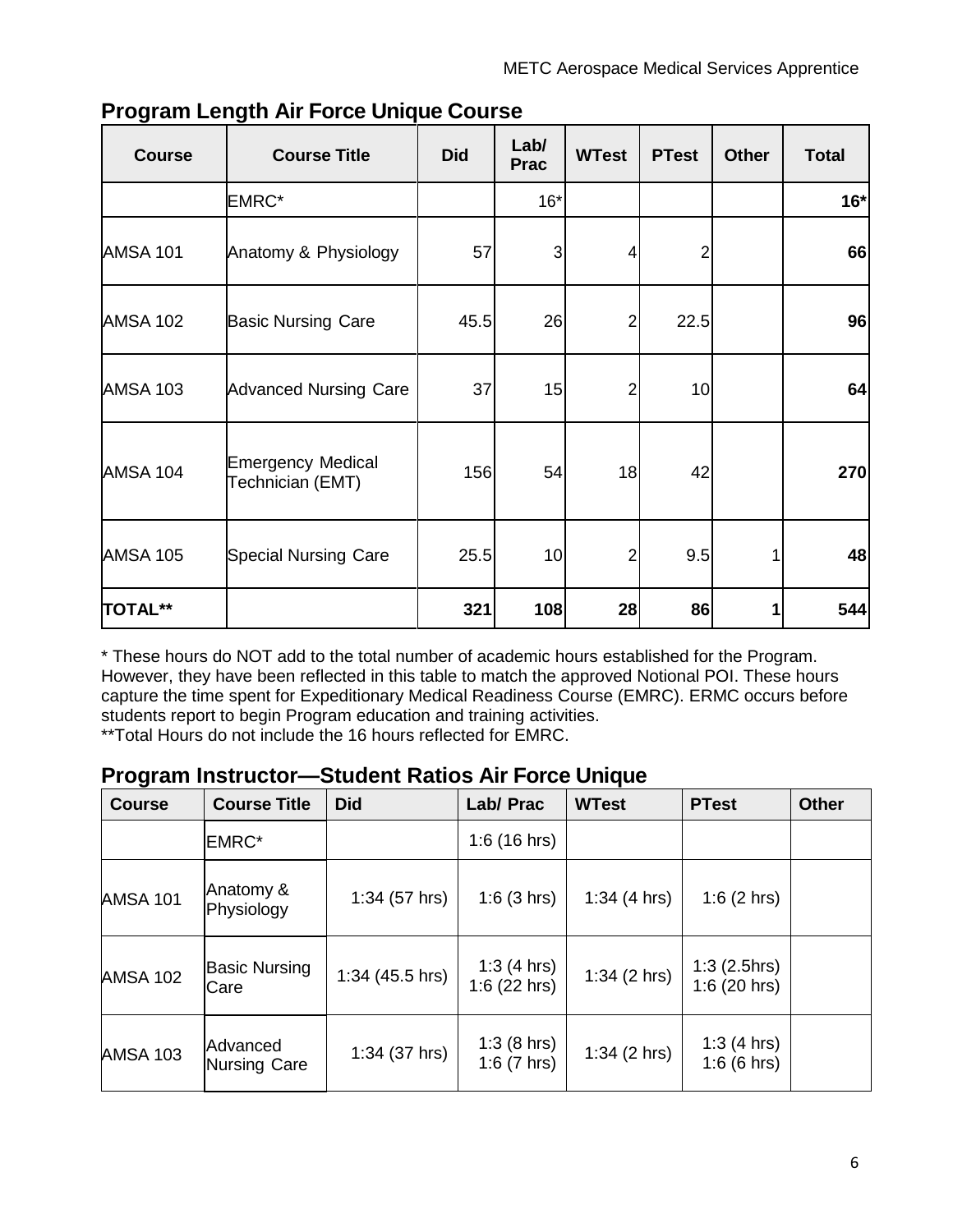| <b>Course</b>   | <b>Course Title</b>                         | <b>Did</b>        | Lab/ Prac      | <b>WTest</b>    | <b>PTest</b>                  | <b>Other</b> |
|-----------------|---------------------------------------------|-------------------|----------------|-----------------|-------------------------------|--------------|
| <b>AMSA 104</b> | Emergency<br>Medical<br>Technician<br>(EMT) | 1:34 (156 hrs)    | $1:6(54)$ hrs) | $1:34(18)$ hrs) | 1:3(16 hrs)<br>$1:6(26)$ hrs) |              |
| <b>AMSA 105</b> | Special<br><b>Nursing Care</b>              | $1:34(25.5)$ hrs) | 1:6(10 hrs)    | 1:34(2 hrs)     | $1:6(9.5)$ hrs)               | 1 hr         |

\* These hours do NOT add to the academic hours established for the Program; they capture the time spent for Air Force EMRC conducted at Camp Bullis.

# <span id="page-6-0"></span>**Program Length Peacetime:**

|                                   |                           | <b>METC</b> | <b>Air Force</b> |
|-----------------------------------|---------------------------|-------------|------------------|
|                                   | <b>Didactic</b>           | 321         | 321              |
|                                   | Lab/Practical             | 108         | 108              |
|                                   | Written Test <sup>2</sup> | 28          | 28               |
| Program<br>Hours <sup>1</sup>     | <b>Practical Test</b>     | 86          | 86               |
|                                   | Other                     |             |                  |
|                                   | Air Force EMRC*           | $16*$       | $16*$            |
|                                   | <b>Subtotal</b>           | 544         | 544              |
| Total<br>Instructional<br>Hours** |                           | 544         | 544              |

1 An 8 hour training day is the standard; exceptions are noted

<sup>2</sup>Time for end of course critique included in hours for last written exam in each course

\* These hours do NOT add to the total number of academic hours established for the Program. However, they have been reflected in this table to match the approved Notional POI. These hours capture the time spent for Expeditionary Medical Readiness Course (EMRC). ERMC occurs before students report to begin Program education and training activities.

\*\*Total Hours do not include the 16 hours reflected for EMRC.

|                        | Key          |                                                                                            |  |  |  |  |
|------------------------|--------------|--------------------------------------------------------------------------------------------|--|--|--|--|
| Didactic               | Did          | Instructor/self-paced formats for dissemination of information                             |  |  |  |  |
| Lab/Practical          | Lab/         | Demonstration/hands-on practice                                                            |  |  |  |  |
|                        | Prac         |                                                                                            |  |  |  |  |
| Clinical               | Clin         | Patient care or other supervised work experience                                           |  |  |  |  |
| Written or             | <b>WTest</b> | Formal written/hands-on student assessments, includes time for pre-test review & post-test |  |  |  |  |
| <b>Practical Test</b>  | PTest        | critique                                                                                   |  |  |  |  |
| Other                  | Other        | All other formats for instruction                                                          |  |  |  |  |
| Required<br>Activities | Read         | All other non-instruction activities                                                       |  |  |  |  |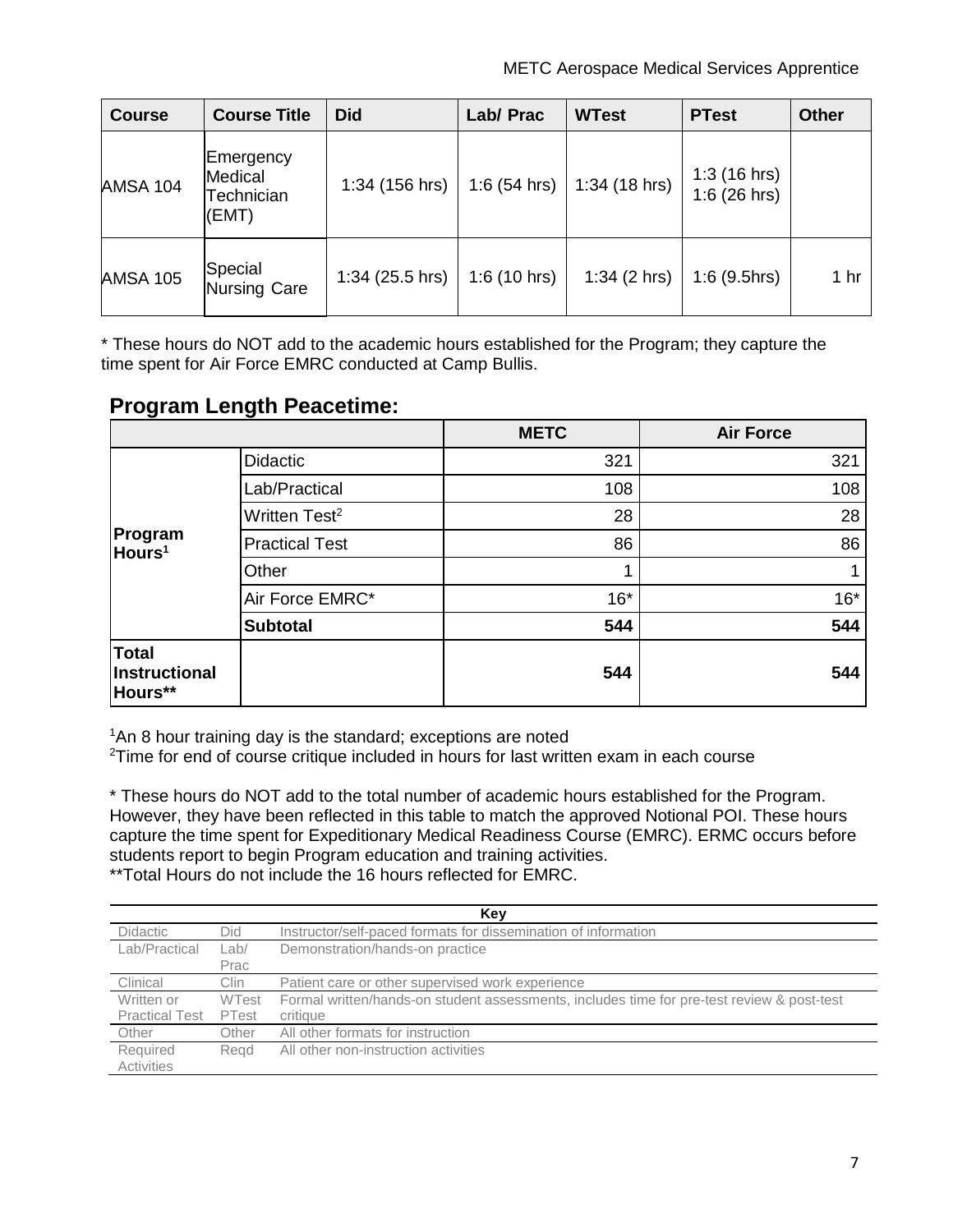# <span id="page-7-0"></span>**Section 2: Course Description and Objectives**

# <span id="page-7-1"></span>**AMSA 101 Anatomy & Physiology**

### **Course Description:**

This course introduces the AMSA Program (AMSA). An overview of academic policies and procedures, Student Evaluation and Administration Plan (SEAP), medical doctrine, safety principles, Air Force Specialty Classification (AFSC) 4N0X1, hazard resource and protection programs, to include environmental resources. This course covers medical terminology, anatomy, and physiology, which includes cellular and tissue physiology, nervous, endocrine, cardiovascular, digestive, respiratory, and urinary systems.

## **Course Goals:**

Students will acquire an understanding of the AMSA Program.

## **Distribution of Contact Hours:**

| Unit #       | <b>Unit Title</b>              | <b>Did</b> | Lab/Prac | <b>WTest</b> | <b>PTest</b> | <b>Other</b> | <b>Total</b> |
|--------------|--------------------------------|------------|----------|--------------|--------------|--------------|--------------|
|              |                                |            |          |              |              |              |              |
|              | Safety and Resource Protection | 8          |          |              |              |              | 8            |
| 2            | Human Anatomy & Physiology     | 47         |          |              |              |              | 50           |
| IЗ           | <b>Basic Life Support</b>      |            |          |              |              |              | 8            |
| <b>Total</b> |                                | 57         |          |              |              |              | 66           |

| Learning<br>Objective # | <b>Lesson Name</b>                         | <b>Lesson Objective</b>                                                    | <b>Level of Learning</b> |                  |                  |
|-------------------------|--------------------------------------------|----------------------------------------------------------------------------|--------------------------|------------------|------------------|
|                         |                                            |                                                                            | Cognitive                | Psycho-<br>motor | <b>Affective</b> |
|                         | Unit 1: Safety and Resource Protection     |                                                                            |                          |                  |                  |
| 1.1.1                   | Orientation                                | Conduct Welcome Orientation.                                               |                          |                  |                  |
| 1.2.1                   | <b>General Safety</b><br><b>Principles</b> | Identify basic facts and general<br>safety principles.                     | C <sub>2</sub>           |                  |                  |
| 1.3.1                   | Safety and<br>Resource<br>Protection       | Identify basic facts and terms<br>about safety and resource<br>protection. | C <sub>1</sub>           |                  |                  |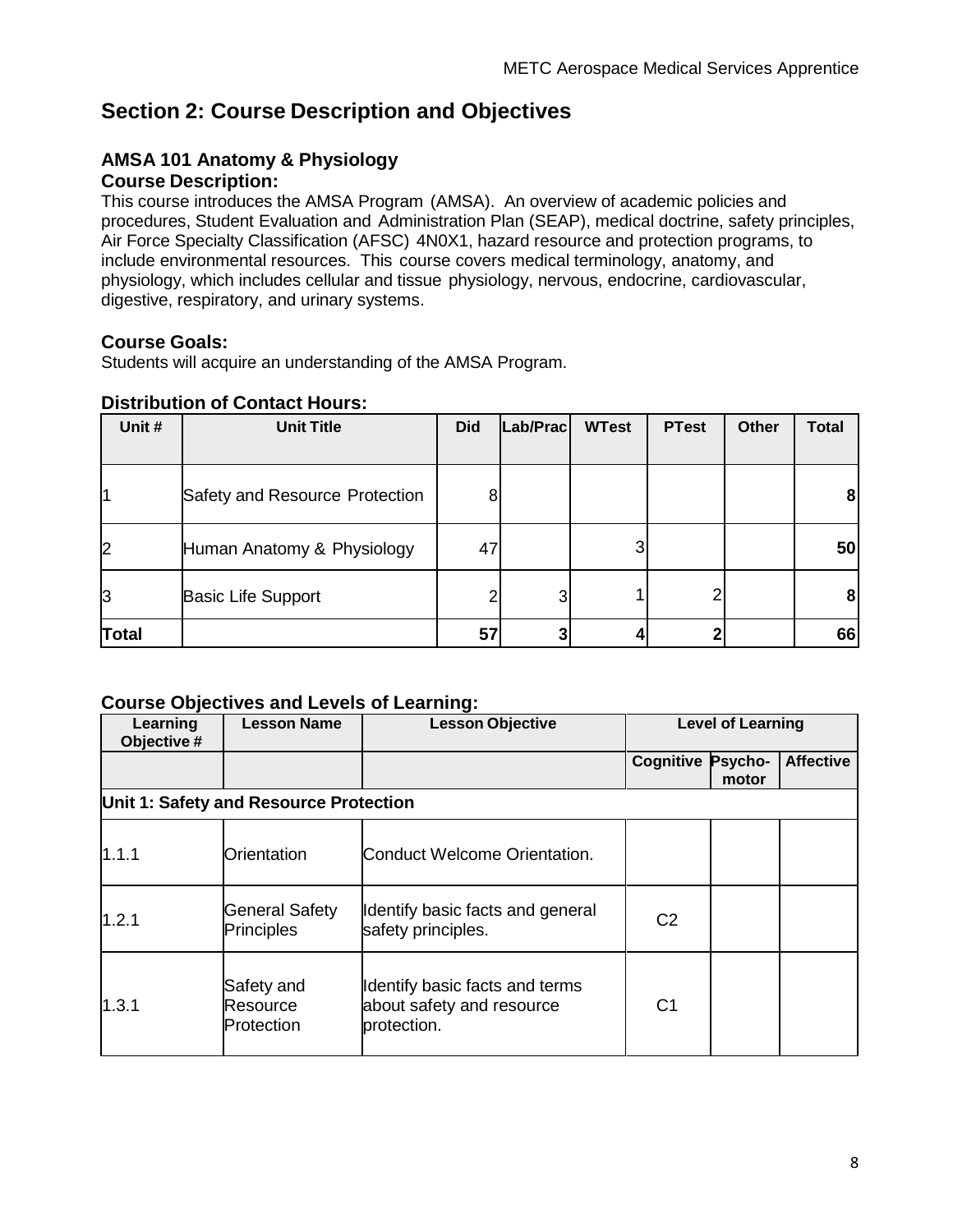| Learning<br>Objective #           | <b>Lesson Name</b>                                                                                                                                                                  | <b>Lesson Objective</b>                                                                                                                                                               |                  | <b>Level of Learning</b> |                  |
|-----------------------------------|-------------------------------------------------------------------------------------------------------------------------------------------------------------------------------------|---------------------------------------------------------------------------------------------------------------------------------------------------------------------------------------|------------------|--------------------------|------------------|
|                                   |                                                                                                                                                                                     |                                                                                                                                                                                       | <b>Cognitive</b> | Psycho-<br>motor         | <b>Affective</b> |
|                                   | Unit 2: Human Anatomy & Physiology                                                                                                                                                  |                                                                                                                                                                                       |                  |                          |                  |
| 2.1.1                             | Human Anatomy<br>and Physiology                                                                                                                                                     | Identify basic facts and terms<br>about human anatomy and<br>physiology.                                                                                                              | C <sub>1</sub>   |                          |                  |
| <b>Unit 3: Basic Life Support</b> |                                                                                                                                                                                     |                                                                                                                                                                                       |                  |                          |                  |
| 3.1.1                             | <b>Basic Life</b><br>Support/Cardio-<br>pulmonary<br>Resuscitation in<br>accordance<br>with American<br>Heart<br>Association<br>(AHA)<br>Healthcare<br>Provider (HCP)<br>guidelines | Perform applicable procedures<br>regarding Basic Life<br>Support/Cardiopulmonary<br>Resuscitation in accordance with<br>American Heart Association<br>Healthcare Provider guidelines. |                  | P <sub>3</sub>           |                  |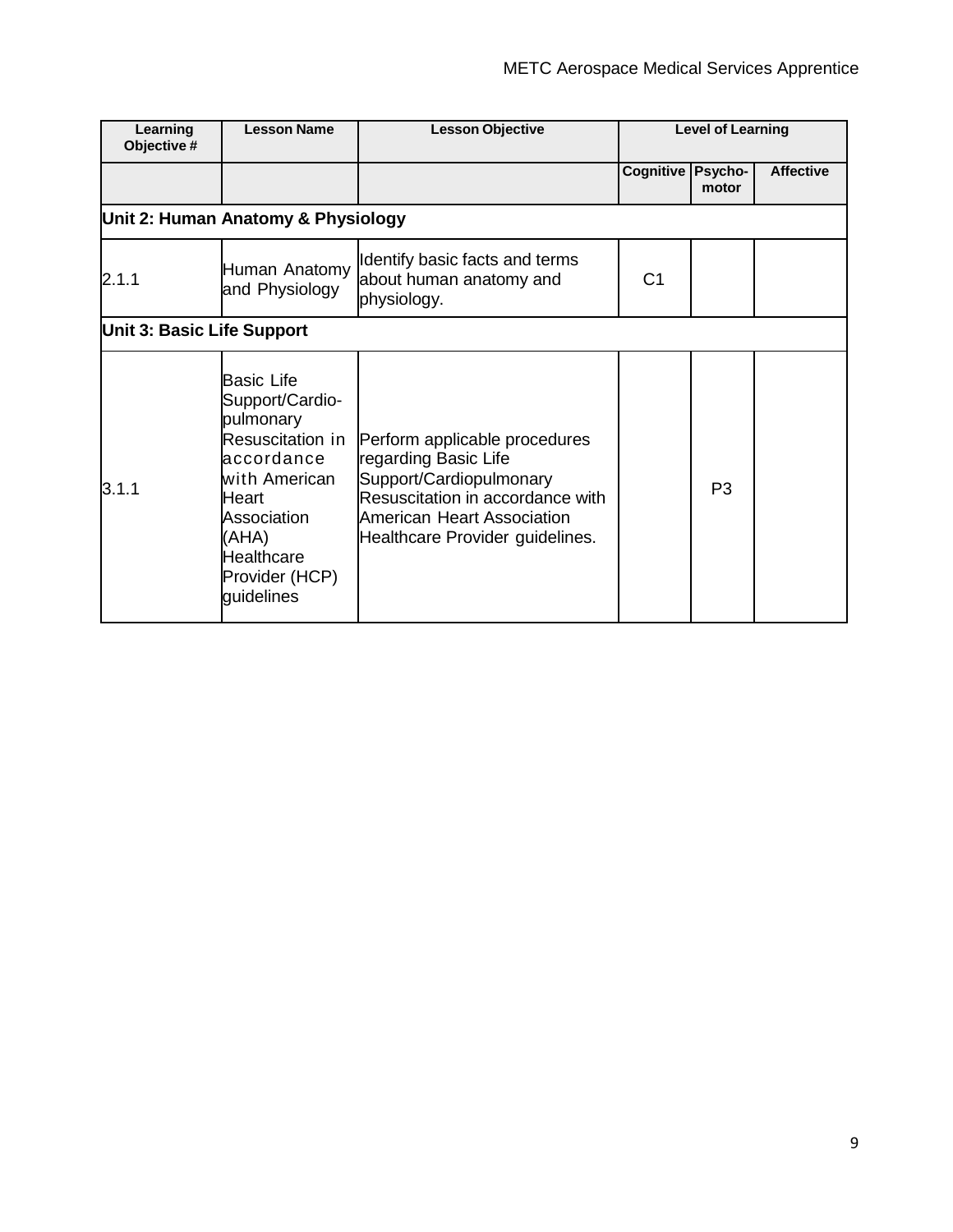## <span id="page-9-0"></span>**AMSA 102 Basic Nursing Care**

#### **Course Description:**

This course provides the student with the basic knowledge and skills needed to perform patient care within the parameters of the nursing specialty. This course begins with establishing foundational nursing terms and principles. Students will also master subjects including documenting patient care, infection control, sterile environments, nursing technologies, interpersonal relationships and customer service, medical ethics, primary care optimization, patient medical records, vital signs, patient movement and safety, patient hygiene, restraint usage, as well as focused basic inpatient and outpatient care and specimen collection. Students are administered a practical evaluation to test their basic nursing skills.

#### **Course Goals:**

The student will be able to perform entry-level nursing skills in clinical, inpatient, and contingency environments.

| Unit # | <b>Unit Title</b>                                                    | <b>Did</b> | Lab/<br><b>Prac</b> |   |      | WTest   PTest   Other   Total |    |
|--------|----------------------------------------------------------------------|------------|---------------------|---|------|-------------------------------|----|
|        | Legal Aspects of Patient Care                                        |            |                     |   |      |                               |    |
|        | <b>Professional Relationships</b>                                    |            |                     |   |      |                               |    |
| З      | <b>Factors that Influence Health</b>                                 | 5          |                     |   |      |                               |    |
| 4      | Considerations for patients with special<br>limitations and problems |            |                     |   |      |                               |    |
| 5      | <b>Patient Care skills</b>                                           |            |                     |   |      |                               |    |
| 6      | Communicable Disease Management                                      |            |                     |   |      |                               |    |
|        | <b>Measure and Record Patient Parameters</b>                         |            | 3                   |   |      |                               | 9  |
| 8      | Patient Comfort and Hygiene                                          |            | 2                   |   |      |                               | 6  |
| 9      | <b>Patient Movement</b>                                              | 5          | 4                   |   |      |                               | 13 |
| 10     | <b>Planning Patient Care</b>                                         |            |                     |   |      |                               | 3  |
| 11     | Sterile Procedure Set-Up                                             | 5          | 4                   |   |      |                               | 13 |
| 12     | Nutrition and Special Procedures                                     | 9.5        | 12                  | 2 | 10.5 |                               | 34 |
| Total  |                                                                      | 45.5       | 26                  | 2 | 22.5 |                               | 96 |

#### **Distribution of Contact Hours:**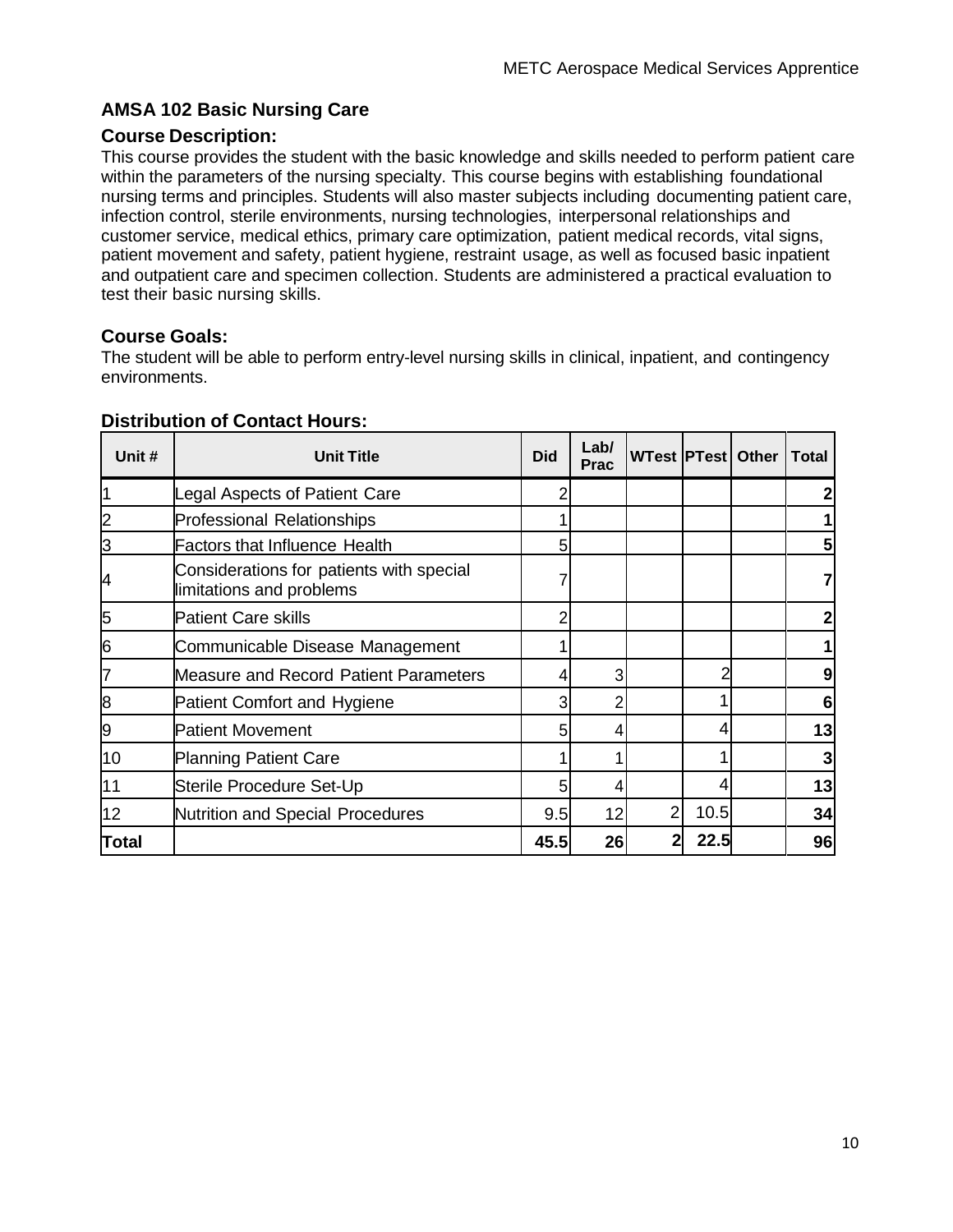| uroo owjoon<br>Learning<br>Objective # | $\sim$<br><b>Lesson Name</b>                      | ๛<br><b>Lesson Objective</b>                                                    |                   | <b>Level of Learning</b> |                  |
|----------------------------------------|---------------------------------------------------|---------------------------------------------------------------------------------|-------------------|--------------------------|------------------|
|                                        |                                                   |                                                                                 | Cognitive Psycho- | motor                    | <b>Affective</b> |
|                                        | Unit 1: Legal Aspects of Patient Care             |                                                                                 |                   |                          |                  |
| 1.1.1                                  | egal Aspects of<br><b>Patient Care</b>            | Identify basic facts and<br>terms about legal aspects<br>of patient care.       | C <sub>1</sub>    |                          |                  |
|                                        | <b>Unit 2: Professional Relationships</b>         |                                                                                 |                   |                          |                  |
| 2.1.1                                  | Professional<br><b>Relationships</b>              | Identify basic facts and<br>terms on appropriate<br>professional relationships. | C <sub>1</sub>    |                          |                  |
|                                        | Unit 3: Factors that Influence Health             |                                                                                 |                   |                          |                  |
| 3.1.1                                  | <b>Factors that Influence</b><br>Health           | Identify facts and terms<br>about factors that influence<br>health.             | C <sub>1</sub>    |                          |                  |
|                                        |                                                   | Unit 4: Considerations for Patients with Special Limitations and Problems       |                   |                          |                  |
| 4.1.1                                  | <b>Patients with Special</b><br><i>imitations</i> | Identify basic facts and<br>terms for patients with<br>special limitations.     | C <sub>1</sub>    |                          |                  |
| Unit 5: Patient Care skills            |                                                   |                                                                                 |                   |                          |                  |
| 5.1.1                                  | <b>Patient Care Skills</b>                        | Identify basic facts and<br>terms about patient care<br>skills.                 | C <sub>1</sub>    |                          |                  |
|                                        | Unit 6: Communicable Disease Management           |                                                                                 |                   |                          |                  |
| 6.1.1                                  | Communicable<br>Disease Management                | Identify basic facts and<br>terms about communicable<br>disease management.     | C <sub>1</sub>    |                          |                  |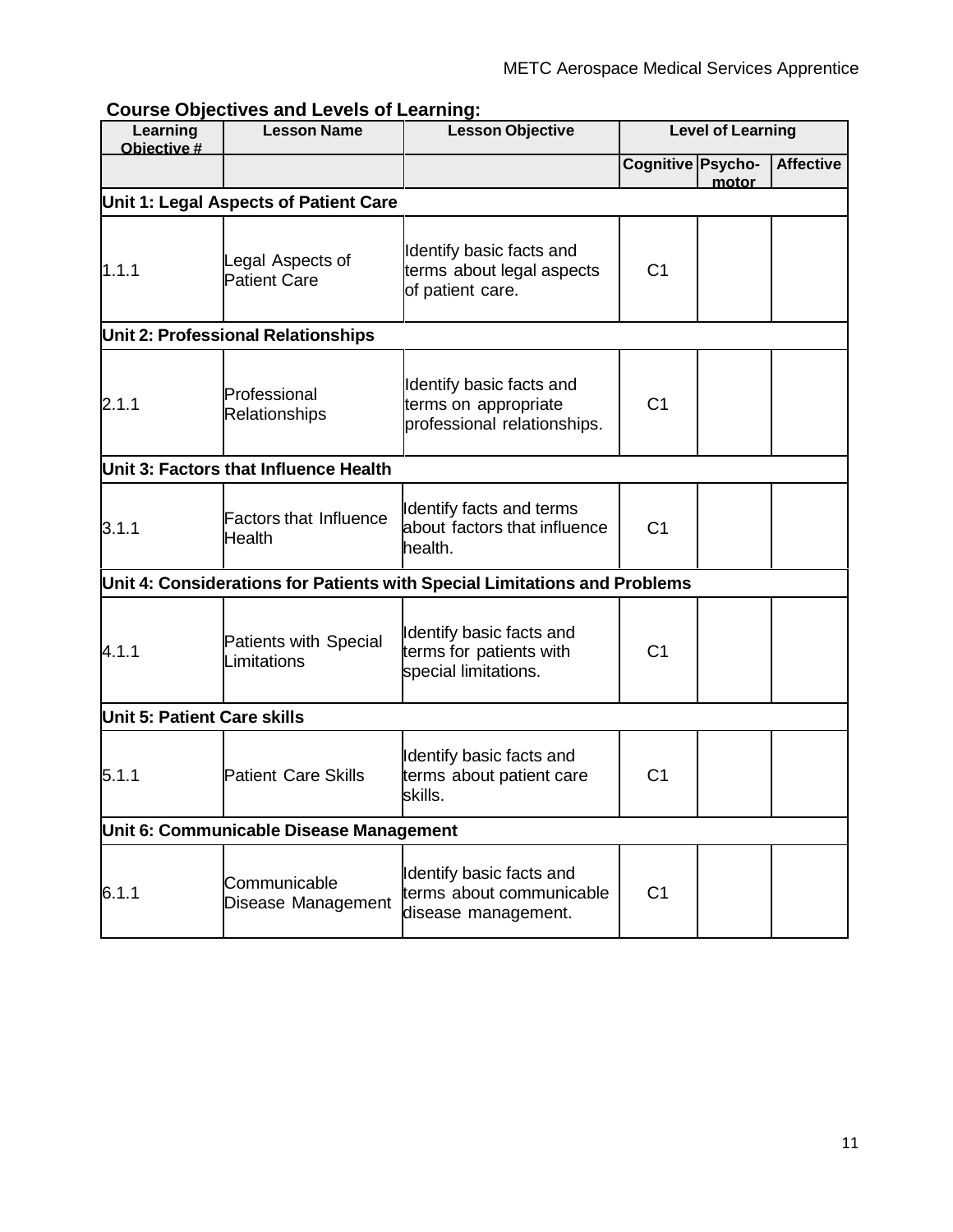| Learning<br>Objective #         | <b>Lesson Name</b>                                                                           | <b>Level of Learning</b><br><b>Lesson Objective</b>                                                               |                   |                |                  |
|---------------------------------|----------------------------------------------------------------------------------------------|-------------------------------------------------------------------------------------------------------------------|-------------------|----------------|------------------|
|                                 |                                                                                              |                                                                                                                   | Cognitive Psycho- | motor          | <b>Affective</b> |
|                                 | Unit 7: Measure and Record Patient Parameters                                                |                                                                                                                   |                   |                |                  |
| 7.1.1                           | <b>Vital Signs</b>                                                                           | Determine step-by-step<br>procedures for measuring and<br>recording vital signs.                                  |                   | P <sub>2</sub> |                  |
| 7.2.1                           | <b>Orthostatic Vital Signs</b>                                                               | Determine step-by-step<br>procedures for measuring and<br>recording orthostatic vital<br>signs.                   |                   | P <sub>2</sub> |                  |
|                                 | Unit 8: Patient Comfort and Hygiene                                                          |                                                                                                                   |                   |                |                  |
| 8.1.1                           | <b>Hygiene Care</b>                                                                          | Determine step-by-step<br>procedures for providing<br>hygiene care to patients.                                   | C <sub>2</sub>    |                |                  |
| 8.2.1                           | Oral Hygiene Care                                                                            | Determine step-by-step<br>procedures for properly<br>providing oral hygiene care to<br>patients.                  | C <sub>1</sub>    |                |                  |
| 8.3.1                           | Bed-making<br><b>Techniques</b>                                                              | Perform bed-making<br>techniques.                                                                                 |                   | P <sub>2</sub> |                  |
| <b>Unit 9: Patient Movement</b> |                                                                                              |                                                                                                                   |                   |                |                  |
| 9.1.1                           | Proper Body<br><b>Mechanics</b>                                                              | Identify basic facts and terms<br>of proper body mechanics.                                                       | C <sub>1</sub>    |                |                  |
| 9.2.1                           | <b>Restrictive Devices and</b><br><b>Holds</b>                                               | Determine step-by-step<br>procedures for applying<br>restrictive devices and holds.                               | C <sub>2</sub>    |                |                  |
| 9.3.1                           | <b>Patient Movement</b>                                                                      | Provide assistance with<br>patient movement.                                                                      |                   | P <sub>2</sub> |                  |
| 9.4.1                           | <b>Transferring Patients</b><br>On/off Elevators with<br><b>Special Medical</b><br>Equipment | Identify basic facts and terms<br>of transferring patients on/off<br>elevators with special medical<br>equipment. | C <sub>1</sub>    |                |                  |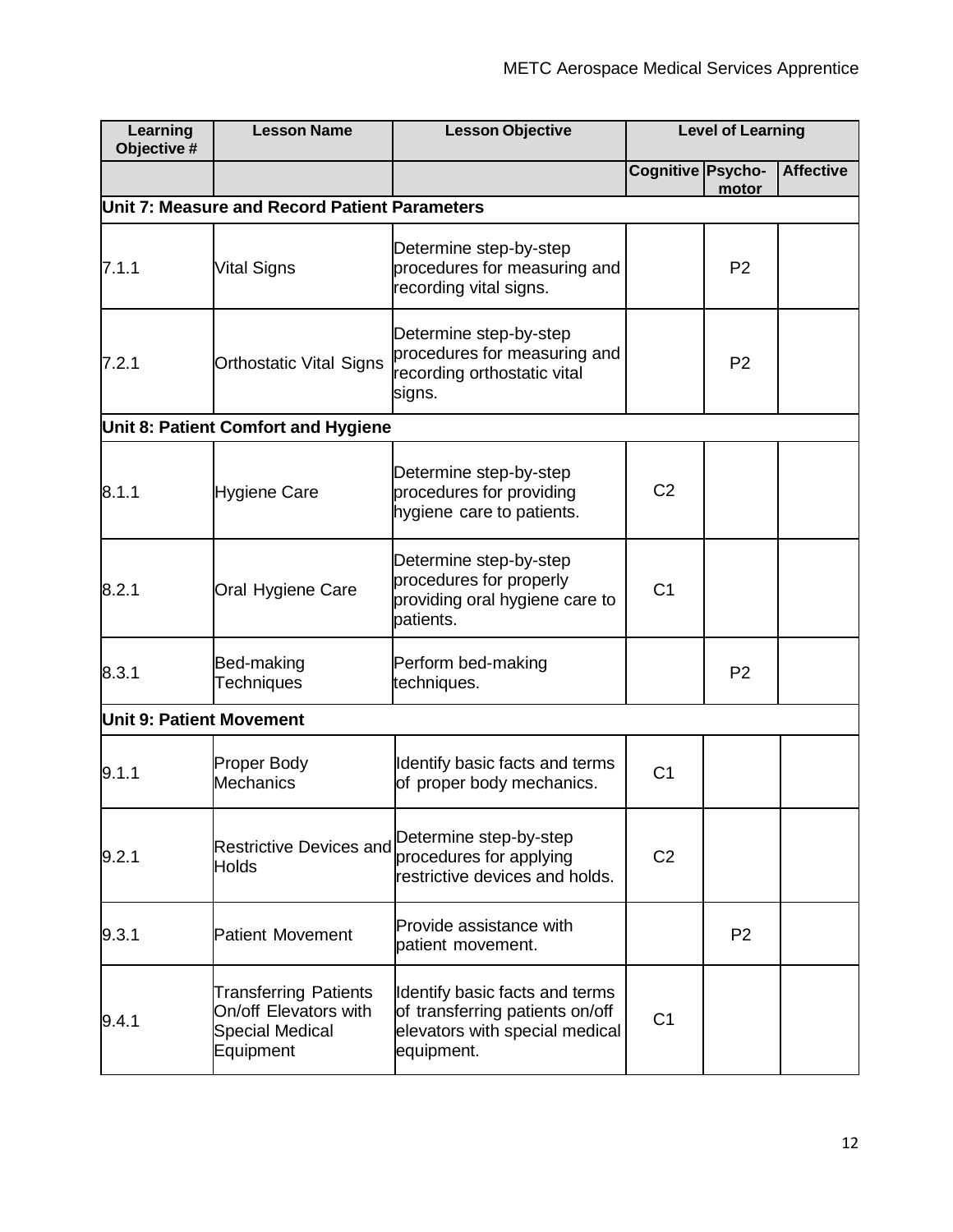| Learning<br>Objective # | <b>Lesson Name</b><br><b>Lesson Objective</b>                          |                                                                                                                            |                          | <b>Level of Learning</b> |                  |
|-------------------------|------------------------------------------------------------------------|----------------------------------------------------------------------------------------------------------------------------|--------------------------|--------------------------|------------------|
|                         |                                                                        |                                                                                                                            | <b>Cognitive Psycho-</b> | motor                    | <b>Affective</b> |
| 9.5.1                   | <b>Patient Care with</b><br><b>Ambulatory Aids</b>                     | Assist patient with care and<br>ambulatory aids.                                                                           |                          | P <sub>2</sub>           |                  |
|                         | <b>Unit 10: Planning Patient Care</b>                                  |                                                                                                                            |                          |                          |                  |
| 10.1.1                  | Planning Patient Care                                                  | Identify simple facts about<br>planning patient care.                                                                      | C <sub>1</sub>           |                          |                  |
| 10.2.1                  | Conducting<br><b>Patient Care</b>                                      | Assist with conducting<br>patient care.                                                                                    |                          | P <sub>1</sub>           |                  |
|                         | Unit 11: Sterile Procedure Set-Up                                      |                                                                                                                            |                          |                          |                  |
| 11.1.1                  | Aseptic Hand Washing Perform aseptic hand<br>Procedures                | washing procedures.                                                                                                        |                          | P <sub>3</sub>           |                  |
| 11.2.1                  | Sterile/non-sterile PPE<br>while Maintaining a<br><b>Sterile Field</b> | Donning and Doffing of Perform donning and doffing<br>lof sterile/non-sterile PPE<br>while maintaining a sterile<br>field. |                          | P <sub>2</sub>           |                  |
| 11.3.1                  | Disposal of<br><b>Contaminated Material</b>                            | Dispose of select<br>contaminated material in an<br>approved manner.                                                       |                          | P <sub>1</sub>           |                  |
| 11.4.1                  | <b>Equipment for</b><br>Disinfection and<br><b>Sterilization</b>       | Recognize parts, tools, and<br>preparation of equipment<br>and supplies for disinfection<br>and sterilization.             |                          | P <sub>1</sub>           |                  |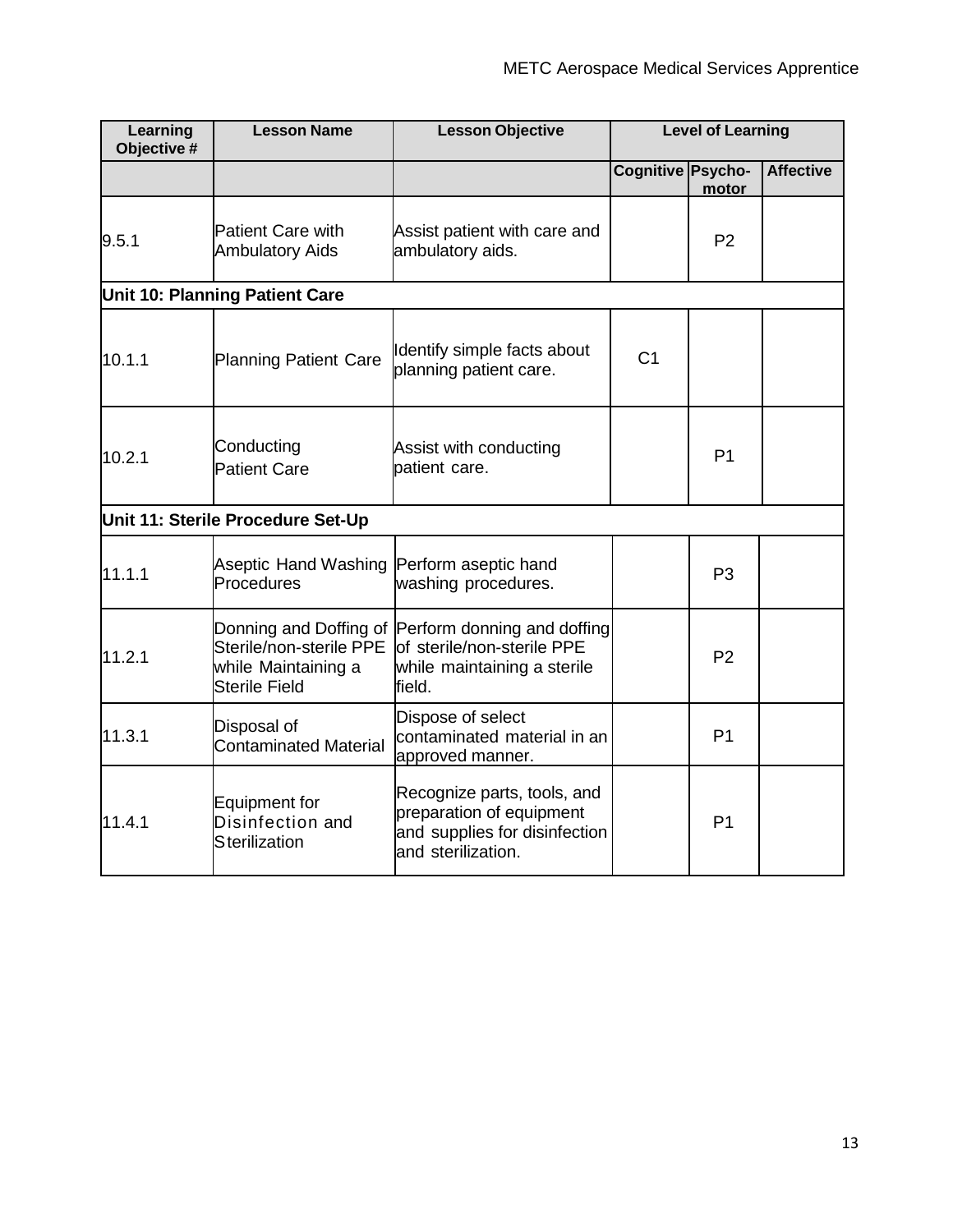| Learning<br>Objective # | <b>Lesson Name</b>                                                   | <b>Lesson Objective</b>                                                                    | <b>Level of Learning</b> |                |                  |  |
|-------------------------|----------------------------------------------------------------------|--------------------------------------------------------------------------------------------|--------------------------|----------------|------------------|--|
|                         |                                                                      |                                                                                            | <b>Cognitive Psycho-</b> | motor          | <b>Affective</b> |  |
|                         | Unit 12: Nutrition and Special Procedures                            |                                                                                            |                          |                |                  |  |
| 12.1.1                  | <b>Patient Dietary</b><br>Considerations                             | Identify basic facts and<br>terms for patient dietary<br>considerations.                   | C <sub>1</sub>           |                |                  |  |
| 12.2.1                  | Inserting and Removing Determine step-by-step<br>a Straight Catheter | procedures for inserting<br>and removing a straight<br>catheter.                           | C <sub>2</sub>           |                |                  |  |
| 12.3.1                  | Indwelling Foley<br>Catheter                                         | Insert, maintain, and<br>remove an indwelling<br>Foley catheter.                           |                          | P <sub>2</sub> |                  |  |
| 12.4.1                  | Nasogastric (NG) Tube                                                | Perform insertion,<br>irrigation, and removal of a<br>nasogastric (NG) tube.               |                          | P <sub>2</sub> |                  |  |
| 12.5.1                  | <b>Recording Patient</b><br>Intake and Output                        | Record a patient's intake<br>and output (I&O) given a<br>DD Form 792 Intake and<br>Output. |                          | P <sub>1</sub> |                  |  |
| 12.6.1                  | <b>Specimen Collection</b>                                           | Perform a specimen<br>collection.                                                          |                          | P <sub>2</sub> |                  |  |
| 12.7.1                  | Venipuncture                                                         | Perform venipuncture.                                                                      |                          | P <sub>1</sub> |                  |  |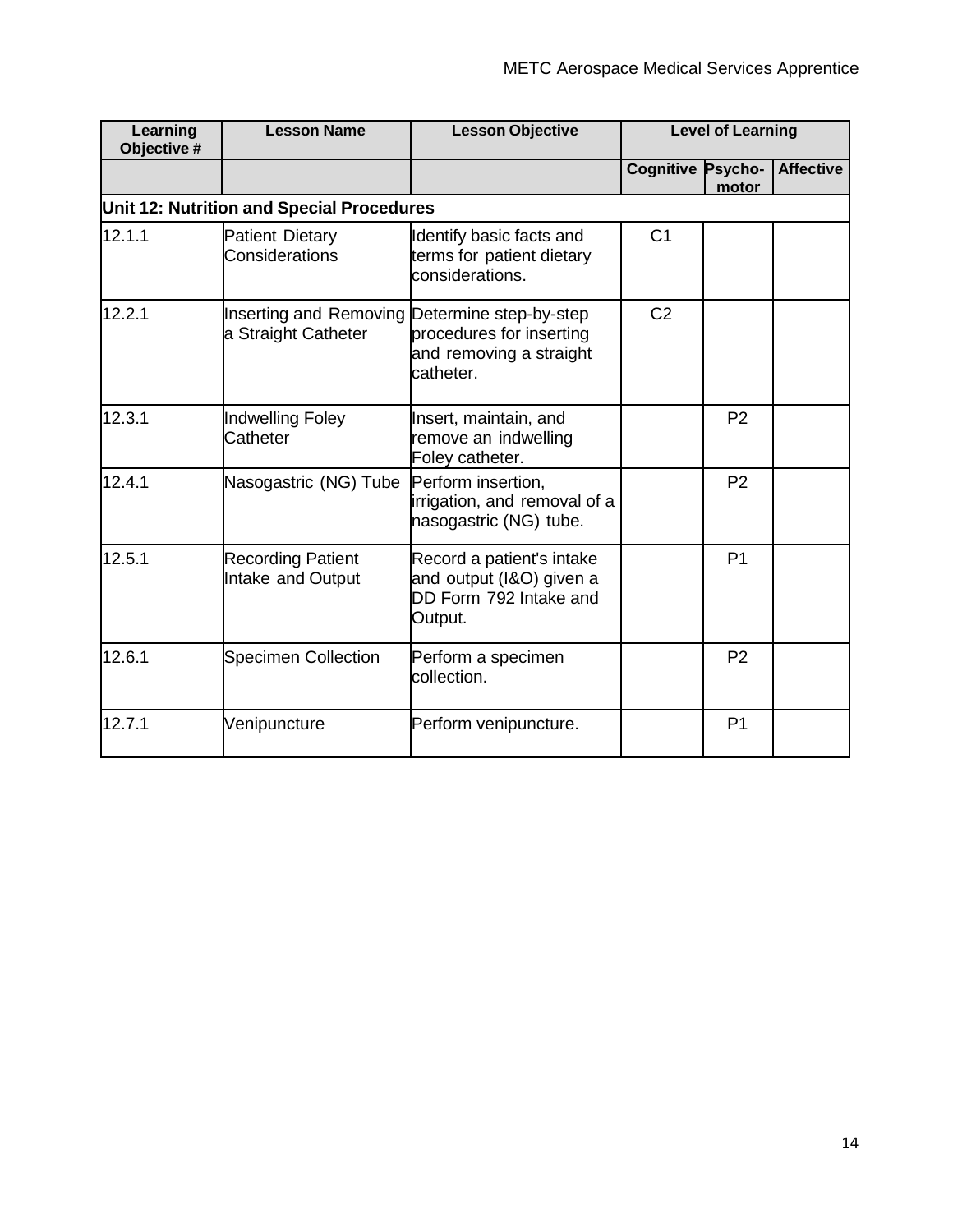## <span id="page-14-0"></span>**AMSA 103 Advanced Nursing Care**

### **Course Description:**

The course will equip students with apprentice level knowledge and skills required to perform care across the global patient care settings. Students are trained and performance tested on key patient care skills such as patient intake and output, nasogastric tubes, urinary catheterization, IV therapy, medication administration, pre and post-operative care, cardiovascular procedures, as well as wound care and management. Selected intermediate nursing skills students learn in this course are tested during practical performance assessments. Nursing Synthesis is a capstone lab that requires students to apply all previously learned skills in a comprehensive patient scenario using high fidelity simulation.

### **Course Goals:**

The student will be able to perform advanced nursing skills in various environments.

| Unit#        | <b>Unit Title</b>                          | <b>Did</b>      | Lab/<br><b>Prac</b> | <b>Clin</b> | <b>WTest</b> | <b>PTest</b> | Other | <b>Total</b> |
|--------------|--------------------------------------------|-----------------|---------------------|-------------|--------------|--------------|-------|--------------|
|              | Pre and Postoperative<br>Care              | 61              |                     |             |              |              |       | 6            |
| 2            | <b>Wound Management</b>                    | 10 <sub>l</sub> | 3                   |             |              | 3            |       | 16           |
| ß            | Medication Administration                  | 8               |                     |             |              |              |       | 8            |
| 14           | <b>Medication Administration</b>           |                 |                     |             |              | 2            |       | 13           |
| 5            | <b>Fluid Therapy</b>                       | 3 <sub>l</sub>  | 5                   |             |              | 3            |       | 11           |
| 6            | Cardiac Arrhythmias and<br>Oxygen Delivery | 31              | 3                   |             |              | 2            |       | 10           |
| <b>Total</b> |                                            | 37              | 15                  |             |              | 10           |       | 64           |

## **Distribution of Contact Hours:**

| Learning<br>Objective # | <b>Lesson Name</b>                                                 | <b>Lesson Objective</b>                                                                                                                      | <b>Level of Learning</b> |       |                  |
|-------------------------|--------------------------------------------------------------------|----------------------------------------------------------------------------------------------------------------------------------------------|--------------------------|-------|------------------|
|                         |                                                                    |                                                                                                                                              | <b>Cognitive Psycho-</b> | motor | <b>Affective</b> |
|                         | Unit 1: Pre and Postoperative Care                                 |                                                                                                                                              |                          |       |                  |
| 1.1.1                   | Pre-operative<br><b>Surgical Care</b>                              | Determine step-by-step<br>procedures for accomplishing<br>pre-operative care for a surgical<br>patient.                                      | C <sub>2</sub>           |       |                  |
| 1.2.1                   | Pulmonary<br>Exercises and<br>Pneumatic<br>Stocking<br>Application | Determine step-by-step<br>procedures for assisting patients<br>with performing pulmonary<br>exercises and pneumatic stocking<br>application. | C <sub>2</sub>           |       |                  |
| 1.3.1                   | <b>Activity and Rest</b>                                           | Identify basic facts and terms<br>about a patient's activity and rest.                                                                       | C <sub>1</sub>           |       |                  |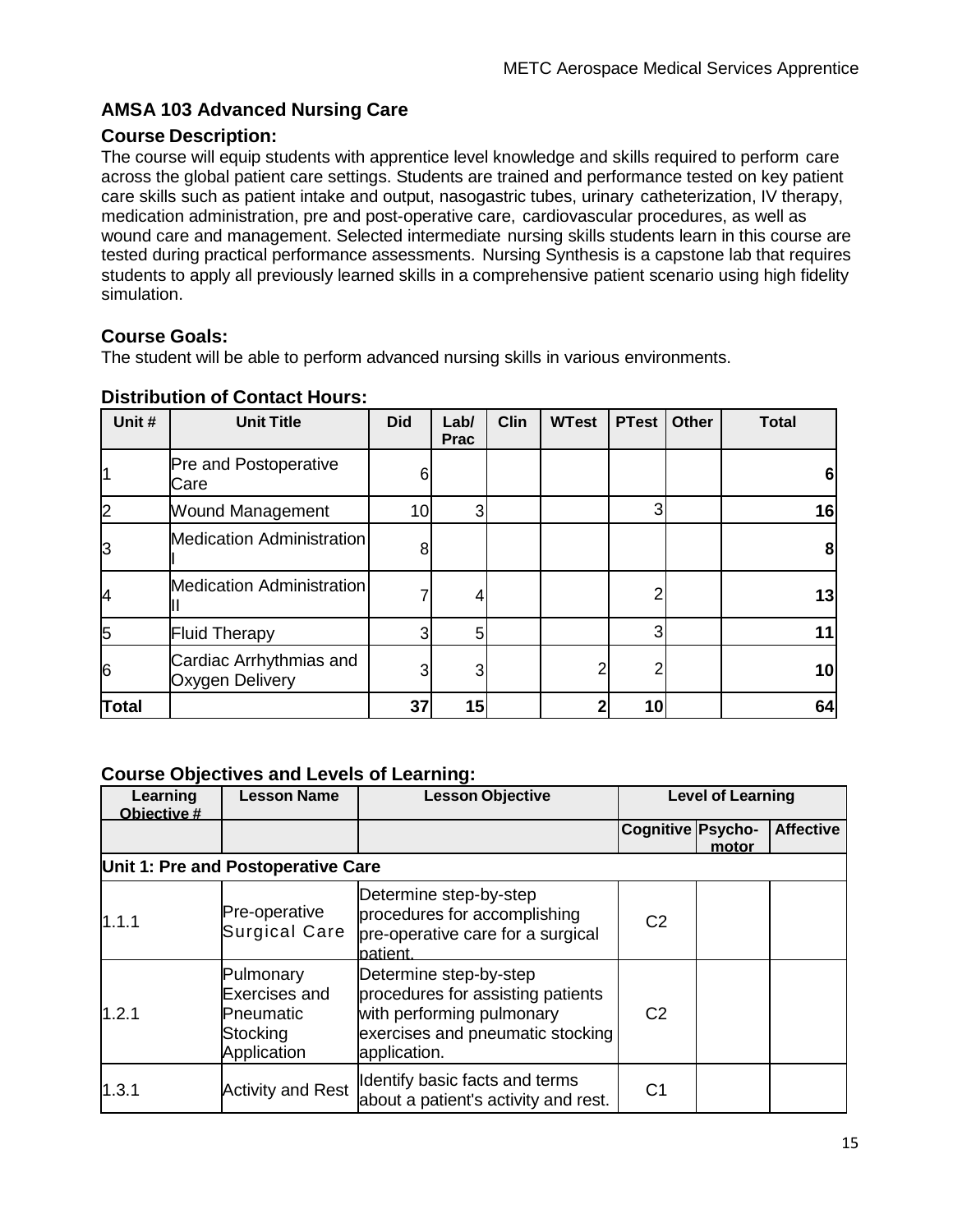| Learning<br>Objective #         | <b>Lesson Name</b>                                            | <b>Lesson Objective</b>                                                                                                                                                     | <b>Level of Learning</b> |                |                  |
|---------------------------------|---------------------------------------------------------------|-----------------------------------------------------------------------------------------------------------------------------------------------------------------------------|--------------------------|----------------|------------------|
|                                 |                                                               |                                                                                                                                                                             | Cognitive Psycho-        | motor          | <b>Affective</b> |
| 1.4.1                           | Post-operative<br>Complication<br>Monitoring and<br>Reporting | Determine step-by-step<br>procedures for post-operative<br>complication monitoring and<br>reporting.                                                                        | C <sub>2</sub>           |                |                  |
| 1.5.1                           | Post-operative<br><b>Surgical Care</b>                        | Determine step-by-step<br>procedures for accomplishing<br>post-operative care for a surgical<br>patient                                                                     | C <sub>2</sub>           |                |                  |
| <b>Unit 2: Wound Management</b> |                                                               |                                                                                                                                                                             |                          |                |                  |
| 2.1.1                           | <b>Body Defenses</b><br>and the Healing<br>Process            | Identify basic facts and terms<br>about body defenses and the<br>healing process.                                                                                           | C <sub>1</sub>           |                |                  |
| 2.2.1                           | <b>Soft Tissue</b><br>Injuries and<br>Complicated<br>Wounds   | Identify basic facts and terms<br>about soft tissue injuries and<br>complicated wounds.                                                                                     | C <sub>1</sub>           |                |                  |
| 2.3.1                           | Evaluating<br>wounds and<br>burns                             | Determine step-by-step<br>procedures for evaluating wounds<br>and burns.                                                                                                    | C <sub>2</sub>           |                |                  |
| 2.4.1                           | Wound and Burn<br>Debridement                                 | Identify supplies and procedures<br>for performing wound and burn<br>debridement.                                                                                           | C <sub>1</sub>           |                |                  |
| 2.5.1                           | <b>Wound Care</b>                                             | Perform wound care.                                                                                                                                                         |                          | P <sub>1</sub> |                  |
| 2.6.1                           | <b>Wound Packing</b>                                          | Identify supplies and procedures<br>for wound packing, application,<br>and changes.                                                                                         | C <sub>1</sub>           |                |                  |
| 2.7.1                           | Sutures and<br><b>Staples</b>                                 | Remove sutures and staples.                                                                                                                                                 |                          | P <sub>2</sub> |                  |
| 2.8.1                           | <b>Heat and Cold</b><br><b>Treatments</b>                     | Apply heat and cold treatments.                                                                                                                                             |                          | P <sub>2</sub> |                  |
|                                 | Unit 3: Medication Administration I                           |                                                                                                                                                                             |                          |                |                  |
| 3.1.1                           | <b>Medication</b><br>Administration                           | Identify basic facts and terms of<br>medication administration safety<br>factors, pharmacological<br>abbreviations, medication<br>reconciliation and Approved Drug<br>List. | C <sub>1</sub>           |                |                  |
| 3.2.1                           | <b>Medication</b><br><b>Actions</b>                           | Identify basic facts and terms<br>about medication actions, side<br>effects, and guidelines for<br>administration.                                                          | C <sub>1</sub>           |                |                  |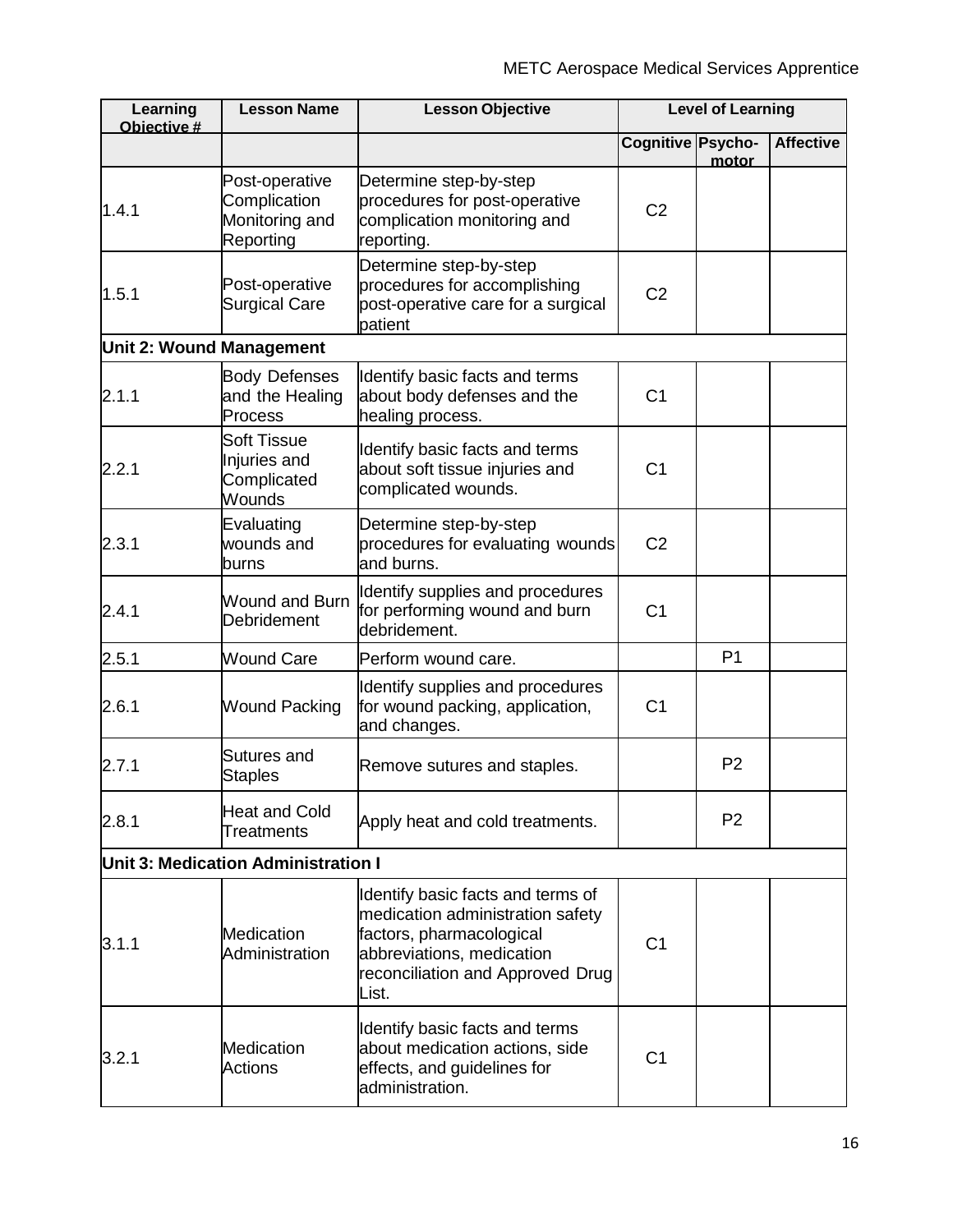| Learning<br>Objective #      | <b>Lesson Name</b><br><b>Lesson Objective</b>                     |                                                                                                                  |                   | <b>Level of Learning</b> |                  |
|------------------------------|-------------------------------------------------------------------|------------------------------------------------------------------------------------------------------------------|-------------------|--------------------------|------------------|
|                              |                                                                   |                                                                                                                  | Cognitive Psycho- | motor                    | <b>Affective</b> |
|                              | Unit 4: Medication Administration II                              |                                                                                                                  |                   |                          |                  |
| 4.1.1                        | Metric system                                                     | Identify basic facts and terms<br>about the metric system.                                                       | C <sub>1</sub>    |                          |                  |
| 4.2.1                        | Administer<br><b>Medications</b>                                  | Administer ophthalmic, otic,<br>sublingual, topical, inhaled,<br>intramuscular, and subcutaneous<br>medications. |                   | P <sub>2</sub>           |                  |
| 4.3.1                        | <b>Diabetic Foot</b><br>Exams and<br><b>EENT</b><br>Procedures    | Identify supplies and procedures<br>for diabetic foot exams and<br>selected EENT procedures.                     | C <sub>1</sub>    |                          |                  |
| 4.4.1                        | Administering<br>Oral, Nasal, and<br>Rectal<br><b>Medications</b> | Determine step-by-step<br>procedures for administering<br>select oral, nasal, and rectal<br>medications.         | C <sub>1</sub>    |                          |                  |
| 4.5.1                        | Administering a<br>Pre-filled<br>Injection                        | Determine step-by-step<br>procedures for administering a<br>pre-filled injection.                                | C <sub>1</sub>    |                          |                  |
| <b>Unit 5: Fluid Therapy</b> |                                                                   |                                                                                                                  |                   |                          |                  |
| 5.1.1                        | Intravenous Line                                                  | Initiate, secure and discontinue<br>an intravenous line.                                                         |                   | P <sub>2</sub>           |                  |
| 5.2.1                        | <b>Medication</b><br>Administration                               | Calculate, measure, and<br>document medication<br>administration.                                                |                   | P <sub>1</sub>           |                  |
|                              |                                                                   | Unit 6: Cardiac Arrhythmias and Oxygen Delivery                                                                  |                   |                          |                  |
| 6.1.1                        | Life-threatening<br>Arrhythmias                                   | Recognize simple facts about life-<br>threatening arrhythmias.                                                   |                   | P <sub>1</sub>           |                  |
| 6.2.1                        | Applying Oxygen                                                   | Identify equipment and<br>procedures for applying oxygen.                                                        | C <sub>1</sub>    |                          |                  |
| 6.3.1                        | Via Facemask <mark>f</mark> acemask.                              | Oxygen Supply Provide oxygen to a patient via a                                                                  |                   | P <sub>3</sub>           |                  |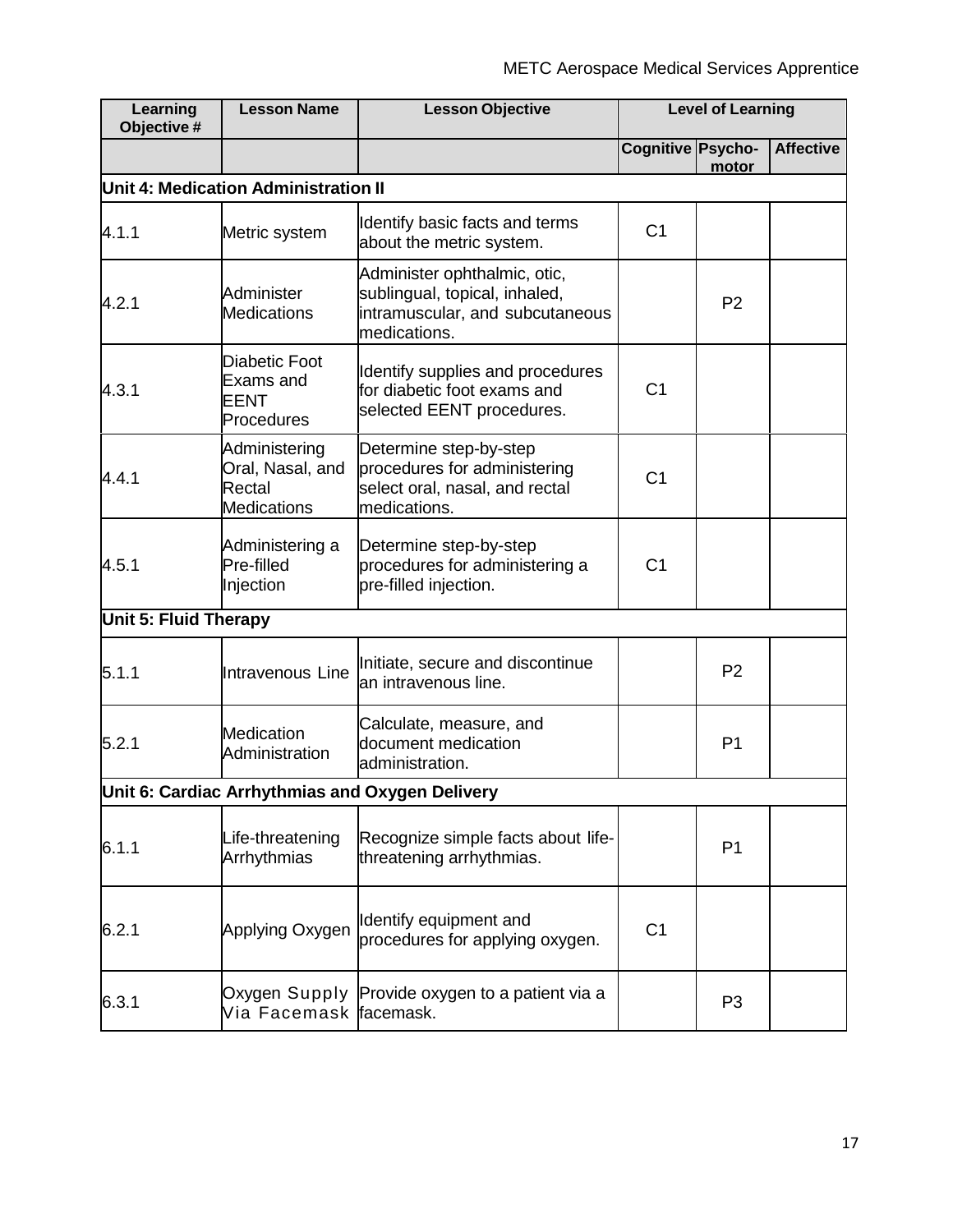# <span id="page-17-0"></span>**AMSA 104 Emergency Medical Technician (EMT)**

### **Course Description:**

This course begins with providing students with the foundational medical terminology, anatomy and physiology, as well as pathophysiology. The successful student will also master theories in prehospital care, and transporting patients with a focus on patient assessment and appropriate interventions in various rescue scenarios, including trauma, extrication, medical emergencies, behavioral and environmental emergencies and special populations such as children and the elderly. This course assesses the student's ability to apply EMT principles in didactic and practical environments in accordance with Department of Transportation National Highway Transportation Safety Administration (DOT-NHTSA) standards. Air Force students must successfully complete the NREMT practical skills lab and cognitive exam.

Note: This will be an American Academy of Orthopedic Surgeons COT Product for EMT, National to State testing for EMT.

### **Course Goals:**

The course will equip students with the knowledge and skills required to successfully complete the NREMT written exam and practical skills lab.

| Unit#                   | <b>Unit Title</b>                                                                                | <b>Did</b> | Lab/ Prac      | <b>WTest</b>   | <b>PTest</b> | <b>Other</b> | <b>Total</b> |
|-------------------------|--------------------------------------------------------------------------------------------------|------------|----------------|----------------|--------------|--------------|--------------|
|                         | <b>EMT</b> Introduction                                                                          |            |                |                |              |              |              |
| $\overline{\mathbf{2}}$ | <b>EMS Operations</b>                                                                            | 29         |                | $\overline{2}$ |              |              | 31           |
| 3                       | <b>Patient Assessment</b>                                                                        | 20         | 8 <sup>1</sup> |                | 2            |              | 32           |
| 4                       | Airway and Cardiac<br>Management                                                                 | 18         | 6              | 2              | 4            |              | 30           |
| 5                       | Medical, Obstetric and<br><b>Pediatric Emergencies</b>                                           | 44         | 12             | 2              | 4            |              | 62           |
| 6                       | <b>Trauma Emergencies</b>                                                                        | 36         | 20             | 2              | 8            |              | 66           |
| 7                       | <b>National Registry</b><br><b>Emergency Medical</b><br><b>Technician NREMT</b><br>Certification | 8          | 8              | 8              | 24           |              | 48           |
| <b>Total</b>            |                                                                                                  | 156        | 54             | 18             | 42           |              | 270          |

#### **Distribution of Contact Hours:**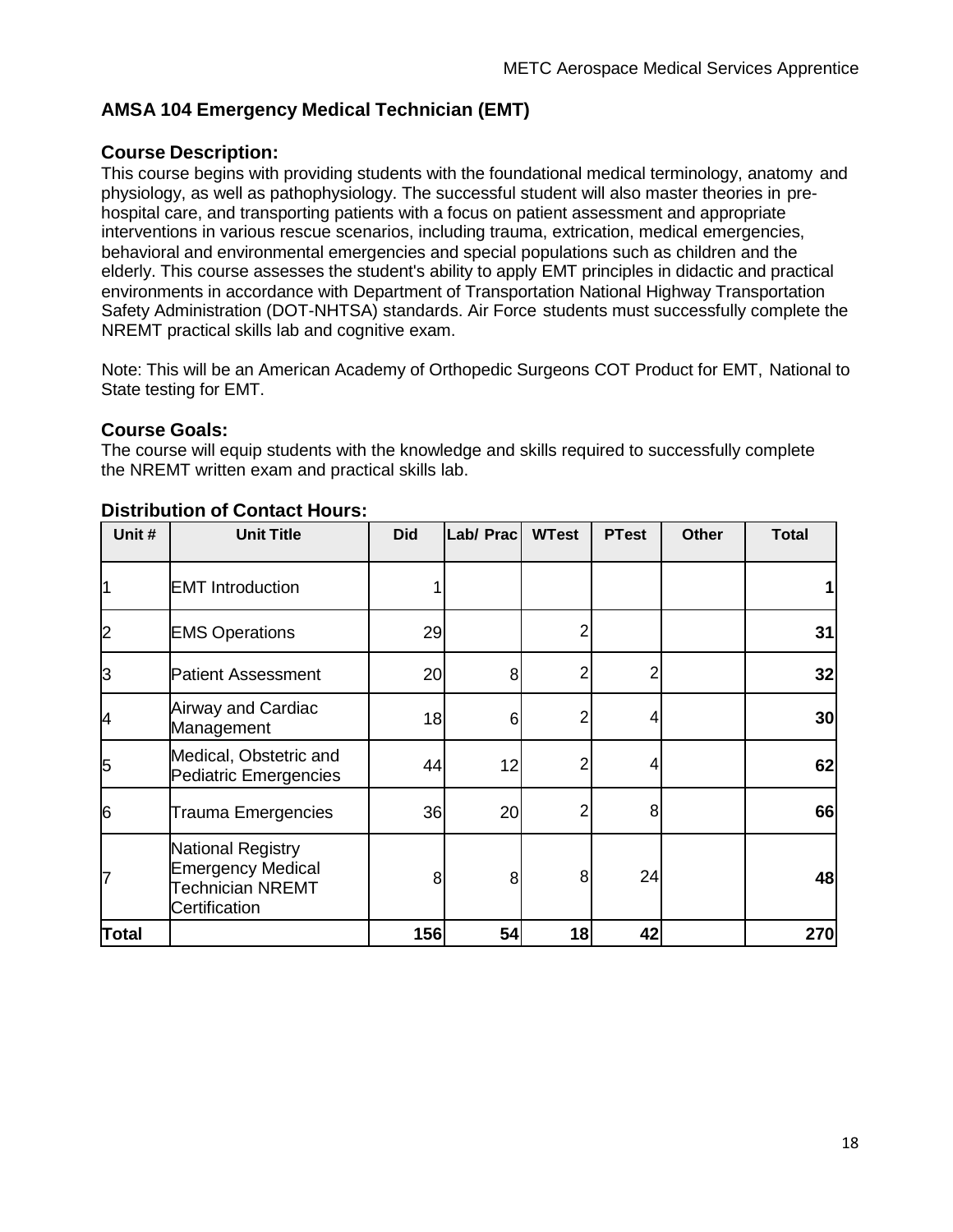| Learning                          | <b>Lesson Name</b><br><b>Lesson Objective</b><br>Objective # |                                                                              |                   | <b>Level of Learning</b> |                  |
|-----------------------------------|--------------------------------------------------------------|------------------------------------------------------------------------------|-------------------|--------------------------|------------------|
|                                   |                                                              |                                                                              | Cognitive Psycho- | motor                    | <b>Affective</b> |
| Unit 1: EMT Introduction          |                                                              |                                                                              |                   |                          |                  |
| 1.1.1                             | Introduction                                                 | Introduction to EMT                                                          | C <sub>1</sub>    |                          |                  |
| <b>Unit 2: EMS Operations</b>     |                                                              |                                                                              |                   |                          |                  |
| 2.1.1                             | Foundation and<br><b>EMS Operations</b>                      | <b>Foundation and EMS Operations</b>                                         |                   | P <sub>3</sub>           |                  |
| Unit 3: Patient Assessment        |                                                              |                                                                              |                   |                          |                  |
| 3.1.1                             | Patient<br>Assessment                                        | <b>Patient Assessment</b>                                                    |                   | P <sub>3</sub>           |                  |
|                                   | Unit 4: Airway and Cardiac Management                        |                                                                              |                   |                          |                  |
| 4.1.1                             | Airway and<br>Cardiac<br>Management                          | Airway Management/ Respiration<br>and Artificial Ventilation                 |                   | P <sub>3</sub>           |                  |
|                                   |                                                              | Unit 5: Medical, Obstetric and Pediatric Emergencies                         |                   |                          |                  |
| 5.1.1                             | Medical,<br>Obstetric, and<br>Pediatric<br>Emergencies       | <b>Medical Emergencies</b>                                                   |                   | P <sub>3</sub>           |                  |
| <b>Unit 6: Trauma Emergencies</b> |                                                              |                                                                              |                   |                          |                  |
| 6.1.1                             | Trauma<br>Emergencies                                        | <b>Trauma Emergencies</b>                                                    |                   | P <sub>3</sub>           |                  |
|                                   |                                                              | Unit 7: National Registry Emergency Medical Technician (NREMT) Certification |                   |                          |                  |
| 7.1.1                             | <b>NREMT</b><br>Certification                                | <b>Obtain National Emergency</b><br><b>Medical Technician Certification</b>  |                   | P <sub>3</sub>           |                  |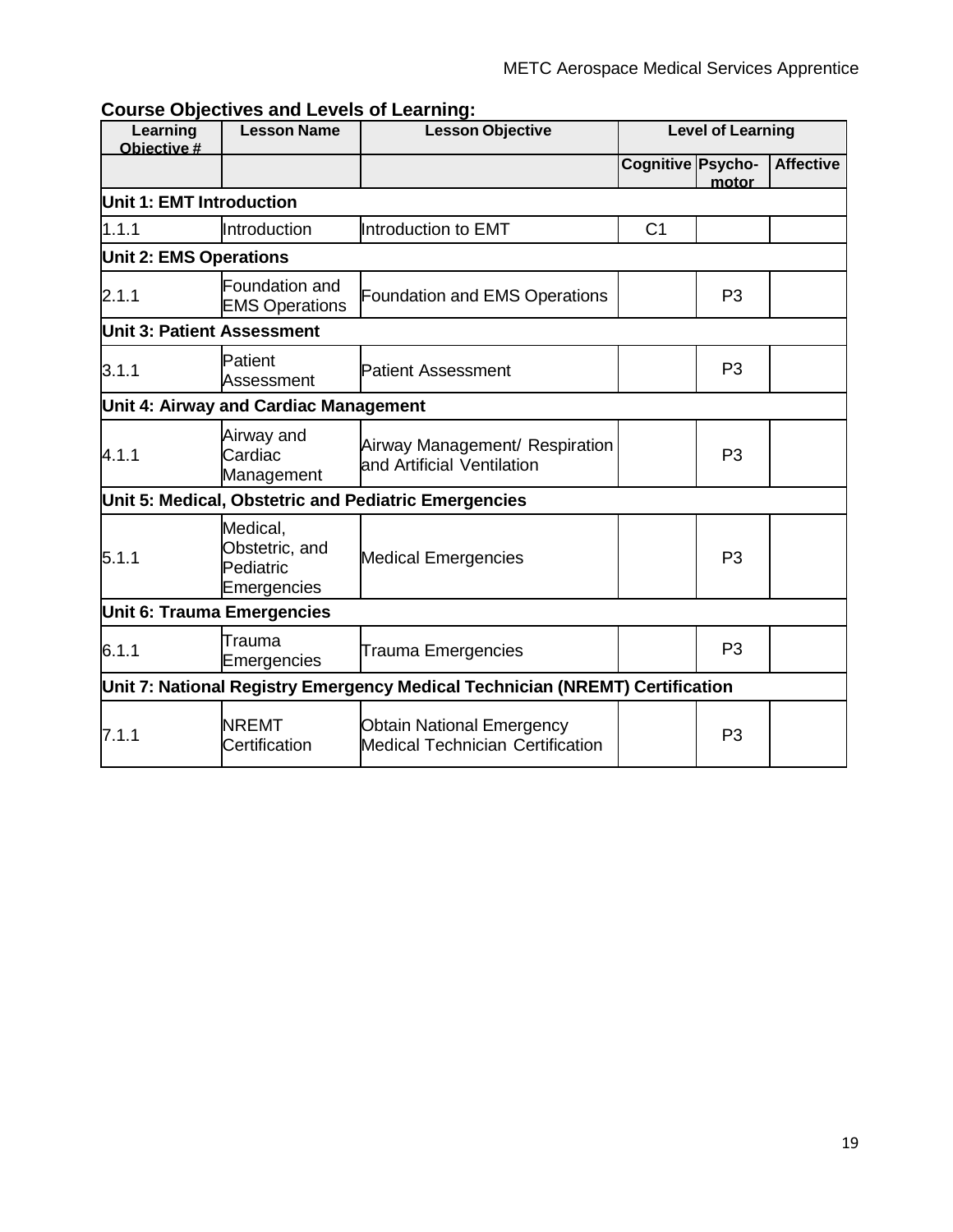## <span id="page-19-0"></span>**AMSA 105 Special Nursing Care**

### **Course Description:**

This course provides students with basic facts and terms of patient centered medical home care, patient care in a special environment, as well as records maintenance.

### **Course Goals:**

The students are provided with knowledge of establishments where personal or nursing care is provided for the aged or chronically ill.

| Unit #         | <b>Unit Title</b>                           | <b>Did</b> | Lab/<br><b>Prac</b> | <b>WTest</b> | <b>PTest</b> | <b>Other</b> | <b>Total</b> |
|----------------|---------------------------------------------|------------|---------------------|--------------|--------------|--------------|--------------|
| 1              | Aerospace Medical<br><b>Service Mission</b> | 5          |                     |              |              |              | 5            |
| $\overline{c}$ | Outpatient<br>Documentation                 |            |                     |              |              |              | 3            |
| 3              | <b>Assisting with Medical</b><br>Procedures | 4          | 2                   |              |              |              | 8            |
| 4              | Inpatient Care<br>Environment               |            | 2                   |              |              |              | 8            |
| 5              | <b>Records Maintenance</b>                  | 5.5        | 5                   |              | 4.5          |              | 15           |
| 6              | <b>Records Review</b>                       | 6          |                     | 2            |              |              | 8            |
| 7              | <b>Graduation and Out</b><br>Processing     |            |                     |              |              |              |              |
| <b>Total</b>   |                                             | 25.5       | 10                  | 2            | 9.5          |              | 48           |

#### **Distribution of Contact Hours:**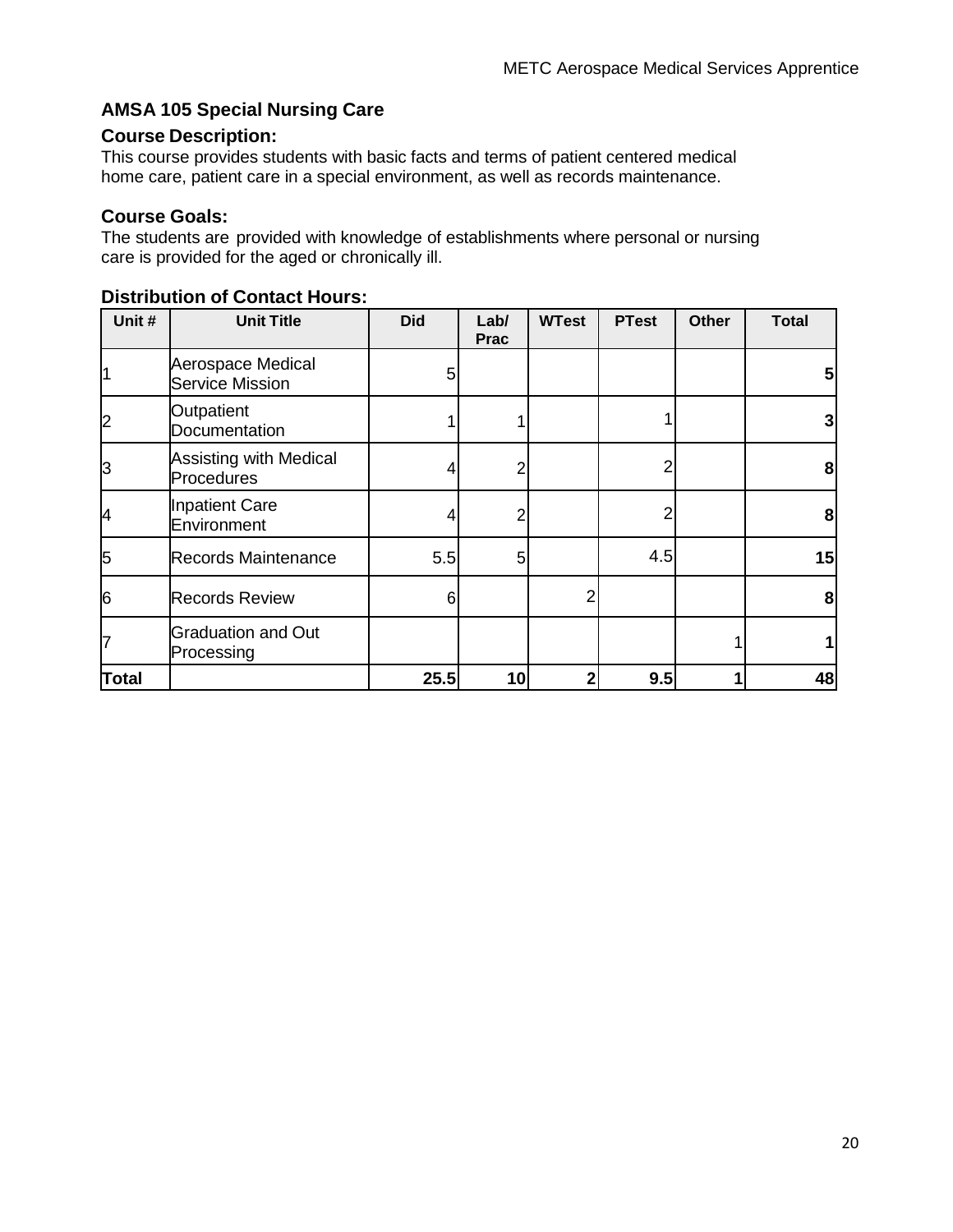| <b>Course Objectives and Levels of Learning:</b> |  |
|--------------------------------------------------|--|
|--------------------------------------------------|--|

| Learning<br>Objective #                   | <b>Lesson Name</b>                                                         | <b>Lesson Objective</b>                                                                         | <b>Level of Learning</b> |                |                  |  |  |  |  |
|-------------------------------------------|----------------------------------------------------------------------------|-------------------------------------------------------------------------------------------------|--------------------------|----------------|------------------|--|--|--|--|
|                                           |                                                                            |                                                                                                 | Cognitive Psycho-        | motor          | <b>Affective</b> |  |  |  |  |
| Unit 1: Aerospace Medical Service Mission |                                                                            |                                                                                                 |                          |                |                  |  |  |  |  |
| 1.1.1                                     | Components of<br><b>Military Health</b><br>Care                            | Identify basic facts and terms<br>about the components of military<br>health care.              | C <sub>1</sub>           |                |                  |  |  |  |  |
| 1.2.1                                     | <b>Patient Centered</b><br><b>Medical Home</b>                             | Identify basic facts and terms<br>about Patient Centered Medical<br>Home.                       | C <sub>1</sub>           |                |                  |  |  |  |  |
| 1.3.1                                     | Team Member<br>Roles and<br><b>Responsibilities</b>                        | Identify basic facts and terms<br>about the team member roles<br>and responsibilities.          | C <sub>1</sub>           |                |                  |  |  |  |  |
| 1.4.1                                     | Interpersonal<br><b>Relations When</b><br><b>Providing Patient</b><br>Care | Identify basic facts and terms<br>about interpersonal relations<br>when providing patient care. | C <sub>1</sub>           |                |                  |  |  |  |  |
| 1.5.1                                     | 4N0X1 Career<br><b>Field Progression</b>                                   | Identify basic facts and terms<br>about the 4N0X1 career field<br>progression.                  | C <sub>1</sub>           |                |                  |  |  |  |  |
|                                           | <b>Unit 2: Outpatient Documentation</b>                                    |                                                                                                 |                          |                |                  |  |  |  |  |
| 2.1.1                                     | Patient<br>Communication<br>and<br>Documentation<br>Techniques             | Perform patient communication<br>and documentation techniques.                                  |                          | P <sub>1</sub> |                  |  |  |  |  |
| Unit 3: Assisting with Medical Procedures |                                                                            |                                                                                                 |                          |                |                  |  |  |  |  |
| 3.1.1                                     | Special<br>Procedures                                                      | Identify supplies and procedures<br>for assisting with a special<br>procedure or examination.   | C <sub>1</sub>           |                |                  |  |  |  |  |
| 3.2.1                                     | Minor Surgery                                                              | Determine step-by-step<br>procedures for assisting with<br>minor surgery.                       | C <sub>1</sub>           |                |                  |  |  |  |  |
| 3.3.1                                     | <b>Chest Tube</b><br>Insertion                                             | Identify supplies and procedures<br>for assisting with a chest tube<br>insertion.               | C <sub>1</sub>           |                |                  |  |  |  |  |
| 3.4.1                                     | Physical<br>Examination                                                    | Perform basic physical<br>examination.                                                          |                          | P <sub>1</sub> |                  |  |  |  |  |